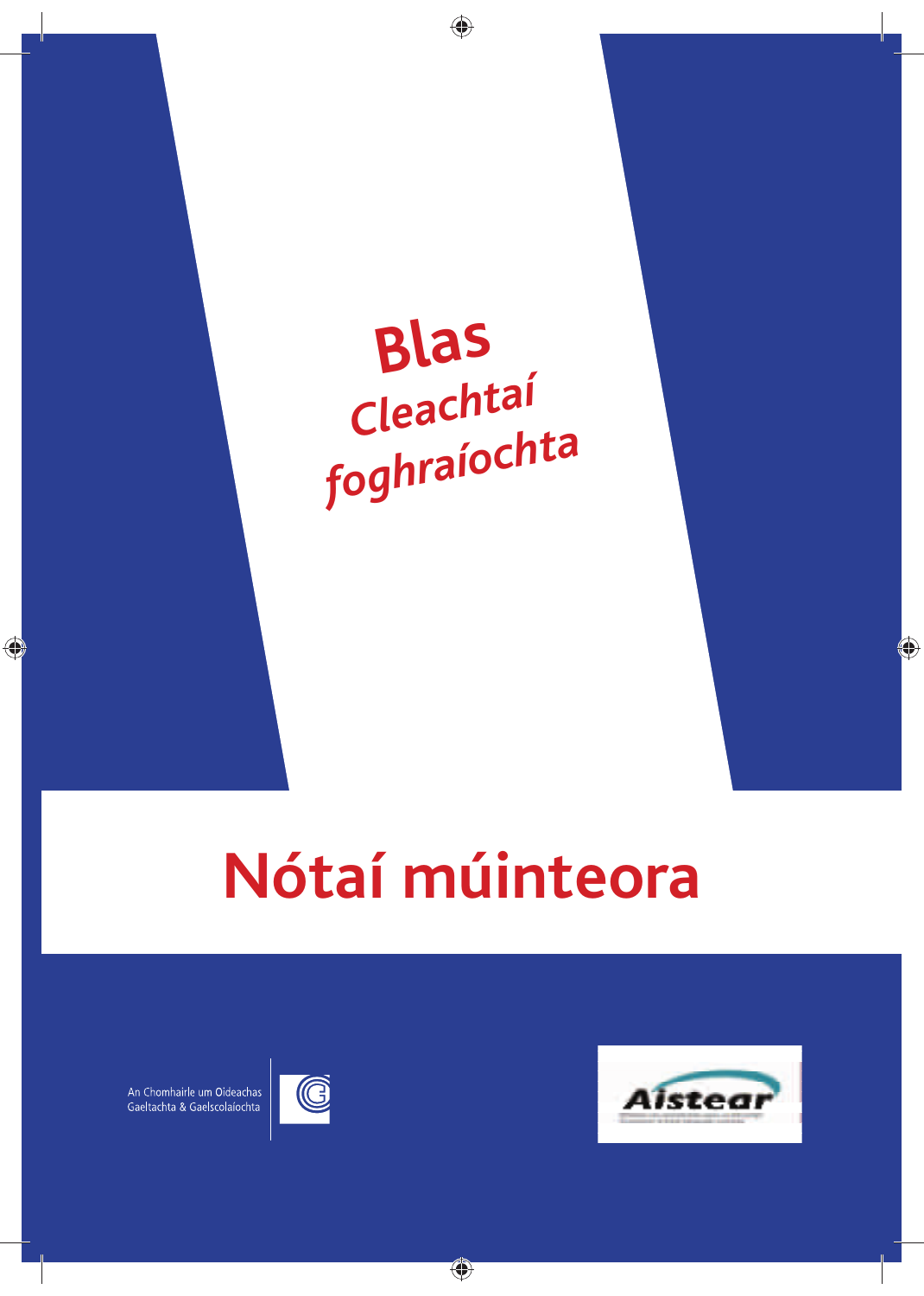© Aistear

 $\bigoplus$ 

An chéad eagrán 2014.

Dearadh agus leagan amach:

Maoinithe ag an gComhairle um Oideachas Gaeltachta agus Gaelscolaíochta faoin scéim 'Maoiniú Áiseanna Teagaisc/ Foghlama Gaeilge' 2013–14.

### *Le fáil ó*

An Chomhairle um Oideachas Gaeltachta & Gaelscolaíochta 35 Cearnóg Mhic Liam, Baile Átha Cliath 2 Ríomhphost: eolas@cogg.ie

♦

ii

 $\bigoplus$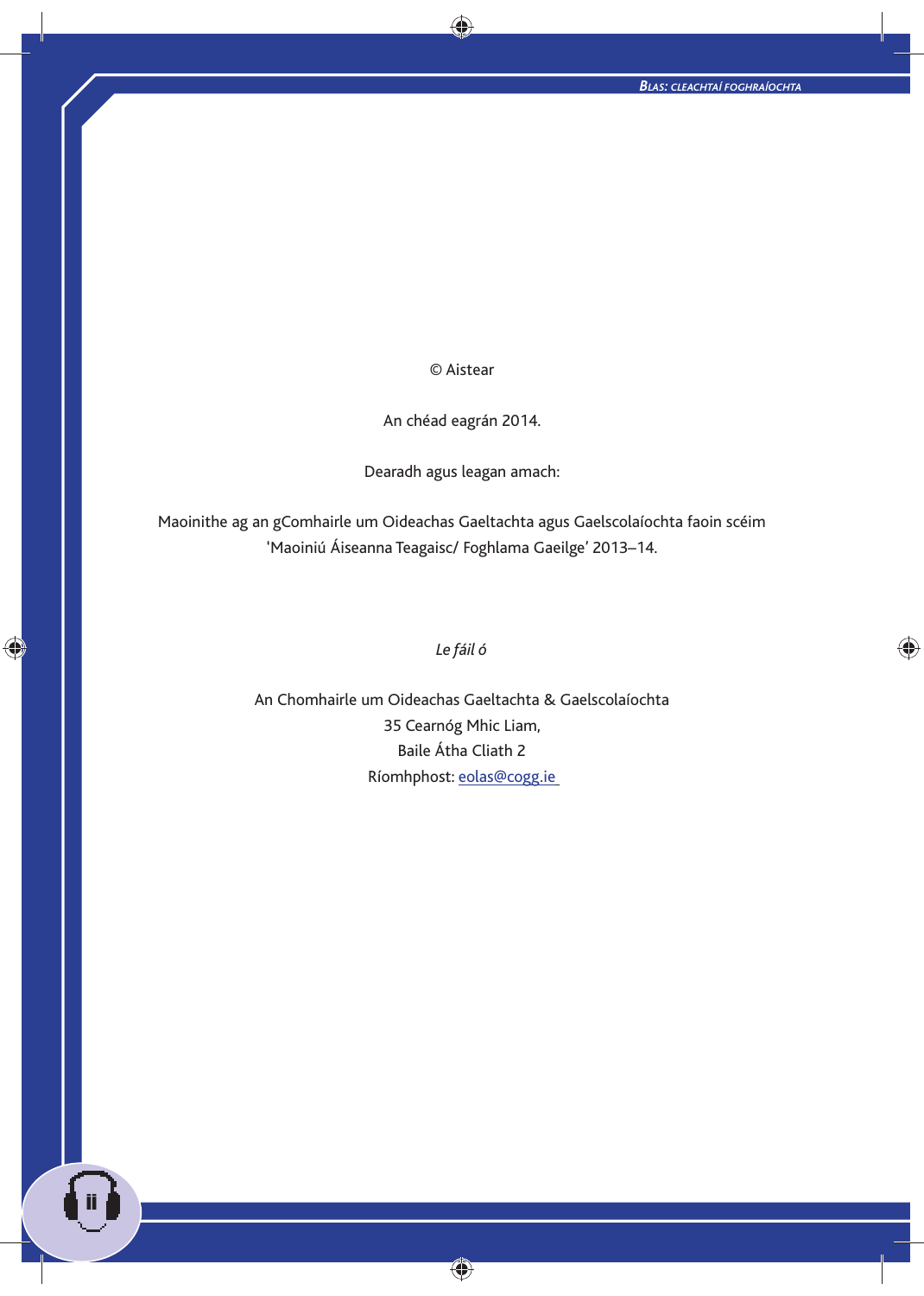# CLÁR

 $\bigoplus$ 

|                                                                                   | 1              |
|-----------------------------------------------------------------------------------|----------------|
|                                                                                   | 3              |
| AONAD 1. Fuaimeanna i bhfócas: c caol agus leathan _____________________________  | 5              |
| AONAD 2. Fuaimeanna i bhfócas: ch, dh agus gh leathan ___________________________ | $\overline{7}$ |
| AONAD 3. Fuaimeanna i bhfócas: ch, dh agus gh caol_______________________________ | 9              |
| AONAD 4. Fuaimeanna i bhfócas: an aibítir agus an córas fuaimeanna _______        | 11             |
| AONAD 5. Fuaimeanna i bhfócas: d & t caol agus leathan _________________________  | 13             |
| AONAD 6. Fuaimeanna i bhfócas: treise, siollaí agus aiceann _______________       | 15             |
| AONAD 7. Fuaimeanna i bhfócas: na défhoghair ia agus ua, na gutaí í agus ú __     | 17             |
| AONAD 8. Fuaimeanna i bhfócas: l caol agus leathan, l singil agus dúbailte, nq    | 19             |
| AONAD 9. Fuaimeanna i bhfócas: r caol agus leathan _____________________________  | 21             |
| AONAD 10. Fuaimeanna i bhfócas: na canúintí Gaeilge ____________________________  | 23             |

 $\bigoplus$ 

 $\bigoplus$ 

 $\vec{\bm{\theta}}$ 

 $\bigcirc$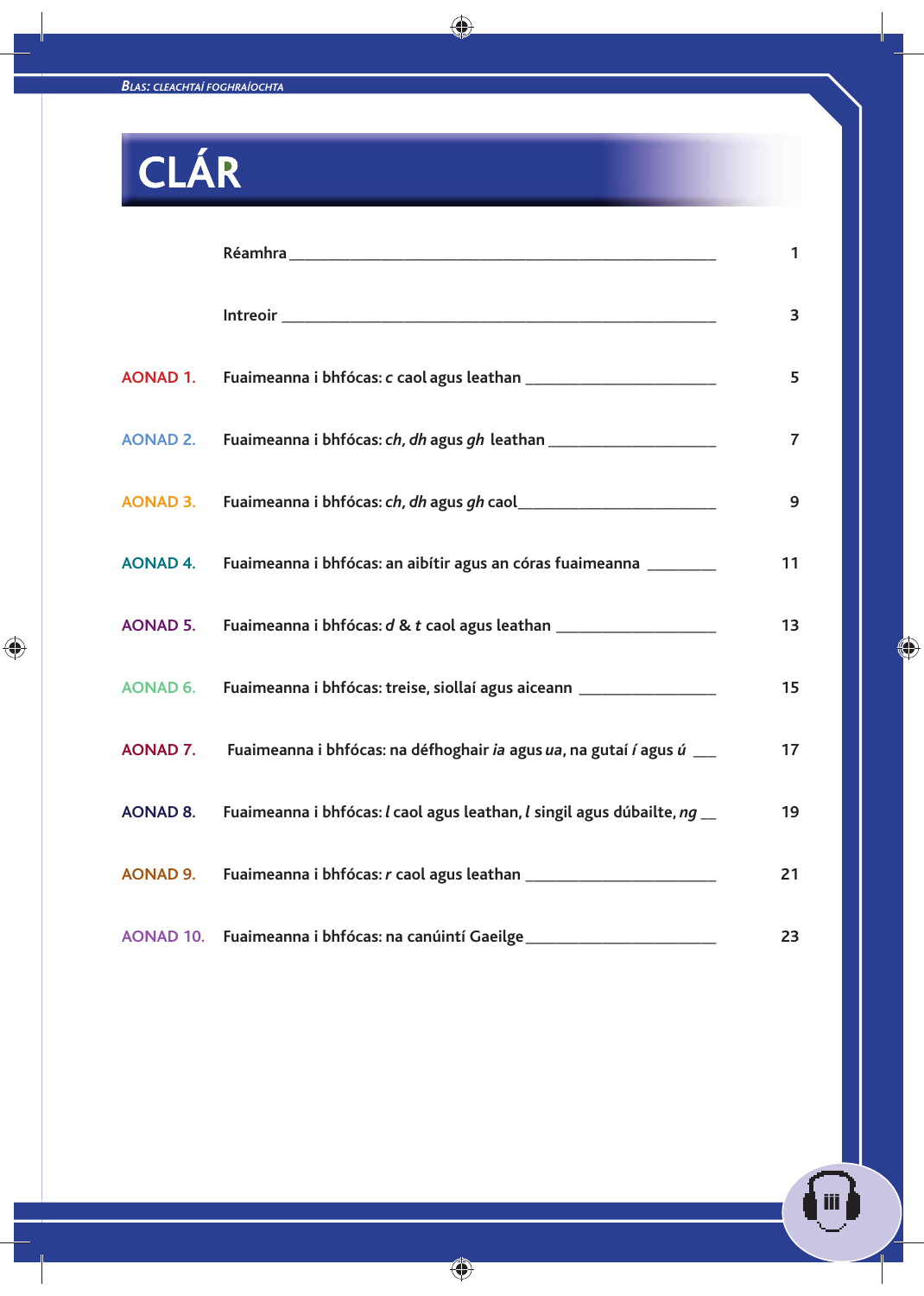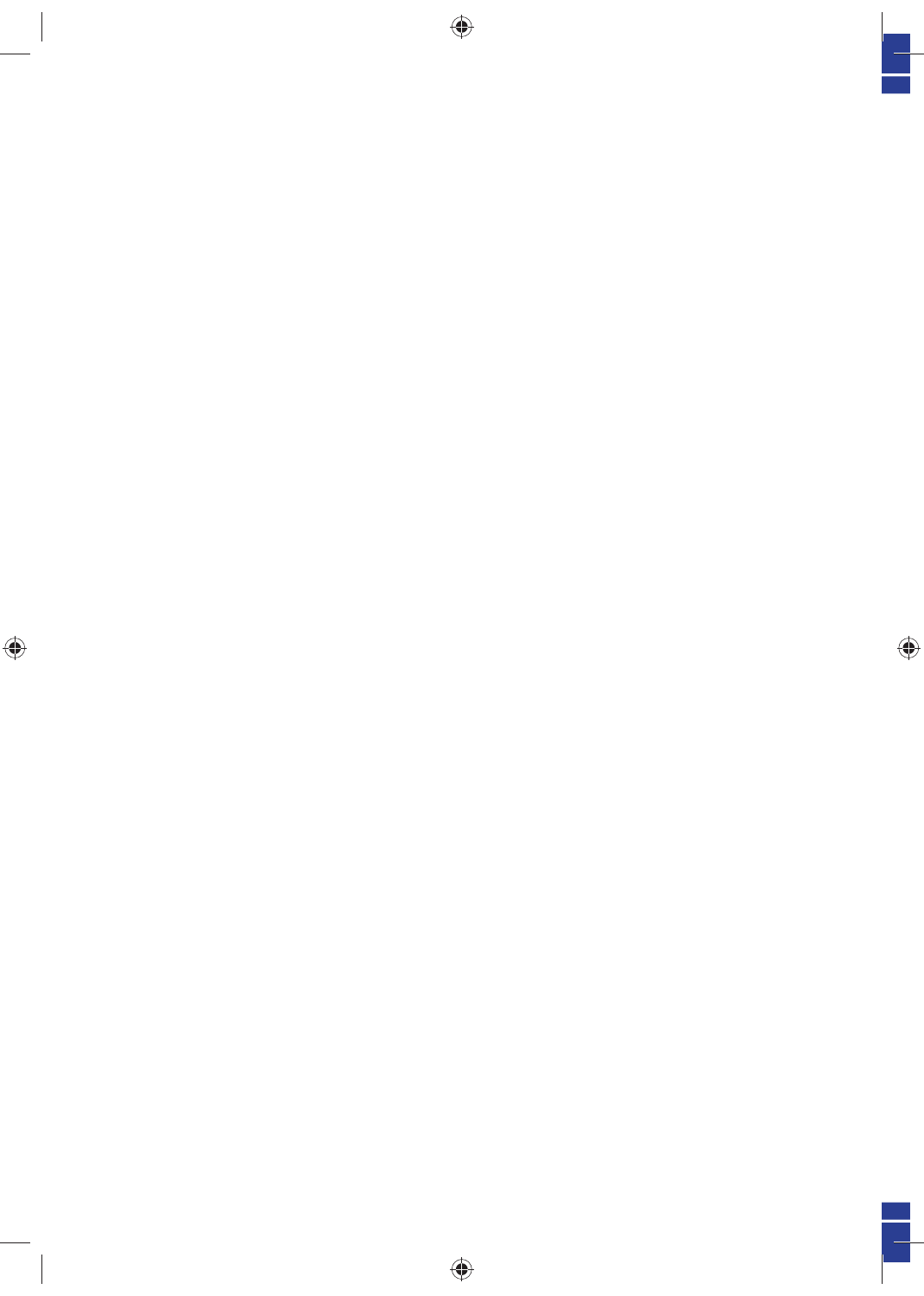# RÉAMHRA

### *Blas*

◈

Is éard atá in *Blas* ná pacáiste foghraíochta agus feasacht foghraíochta le haghaidh mic léinn dara leibhéal. Tá na hábhair seo a leanas ann:

- 1. Leabhrán dar teideal *Blas: cleachtaí foghraíochta*. Tá réamhrá, deich n-aonad agus gluais ann. Tá comhrá i ngach aonad chomh maith le cleachtaí ranga chun feasacht na ndaltaí i leith fhuaimeanna na Gaeilge a ardú agus cur lena gcumas foghraíochta féin.
- 2. Sraith de chomhaid fuaime ar a bhfuil comhráite Gaeilge agus cleachtaí bunaithe ar na comhráite sin.
- 3. Leabhrán dar teideal *Blas: nótaí múinteora* ina dtugtar freagraí na gcleachtaí agus treoir ar conas an pacáiste a úsáid.

### *Leagan amach na n-aonad*

Tosaíonn gach aonad le comhrá idir beirt nó triúr carachtar: Ailbhe, Connor agus Sophie. Bíonn athrá minic sna comhráite seo ar na heochairfhuaimeanna a bhfuiltear ag díriú orthu san aonad.

Ina dhiaidh sin tá **Fuaimeanna i bhfócas**, ina bhfuil léiriú agus míniú ar eochairfhuaim faoi leith: cén tslí a bhfuil sé difriúil ón mBéarla, na páirteanna den bhéal a úsáidtear chun an fhuaim a dhéanamh agus an tábhacht a bhaineann leis an bhfuaim a rá mar is ceart. Tugtar pointí breise eolais faoi cheannteidil mar **Nod don eolach** agus **AIRE!** a dhíríonn aird an mhic léinn ar earráidí coitianta foghraíochta.

Cuirtear le feasacht foghraíochta na mac léinn de réir mar a chuirtear príomhchoincheapa na fóineolaíochta ina láthair, mar shampla caoile agus leithne, gutaí, consain agus défhoghair. Bíonn cló trom ar an na téarmaí seo an chéad uair a luaitear iad. Gach focal a bhfuil cló trom air, tá sé le fáil sa Gluais Gaeilge–Béarla i ndeireadh *Blas: cleachtaí foghraíochta*.

Ceapadh na cleachtaí sa chaoi is go mbeadh meascán ann idir cleachtaí éisteachta agus cleachtaí cainte. Baineann formhór na gcleachtaí leis na catagóirí seo a leanas:

- ▲ Mionphéirí, i.e. dhá fhocal nach bhfuil de dhifríocht eatarthu ach fuaim amháin, m.sh. *cad* agus *cead*. Cloiseann an mac léinn focal amháin acu á léamh agus caithfidh sé/sí tic a chur leis an bhfocal cuí chun a thaispeáint gur aithin sé/sí an difear fuaime.
- ▲ Athrá ar fhocail ón gcomhrá.
- ▲ Athrá ar an gcomhrá.
- ▲ Anailís a dhéanamh ar théacs, m.sh. nóta a chur le litreacha nach bhfuaimnítear.
- ▲ Cuntas a thabhairt ar an tionchar a bhíonn ag taifeadtaí orthu, an bhfuil ceann ar bith acu níos soiléire nó níos nádúrtha ná a chéile?

⊕

1

O

▲ Deachtú.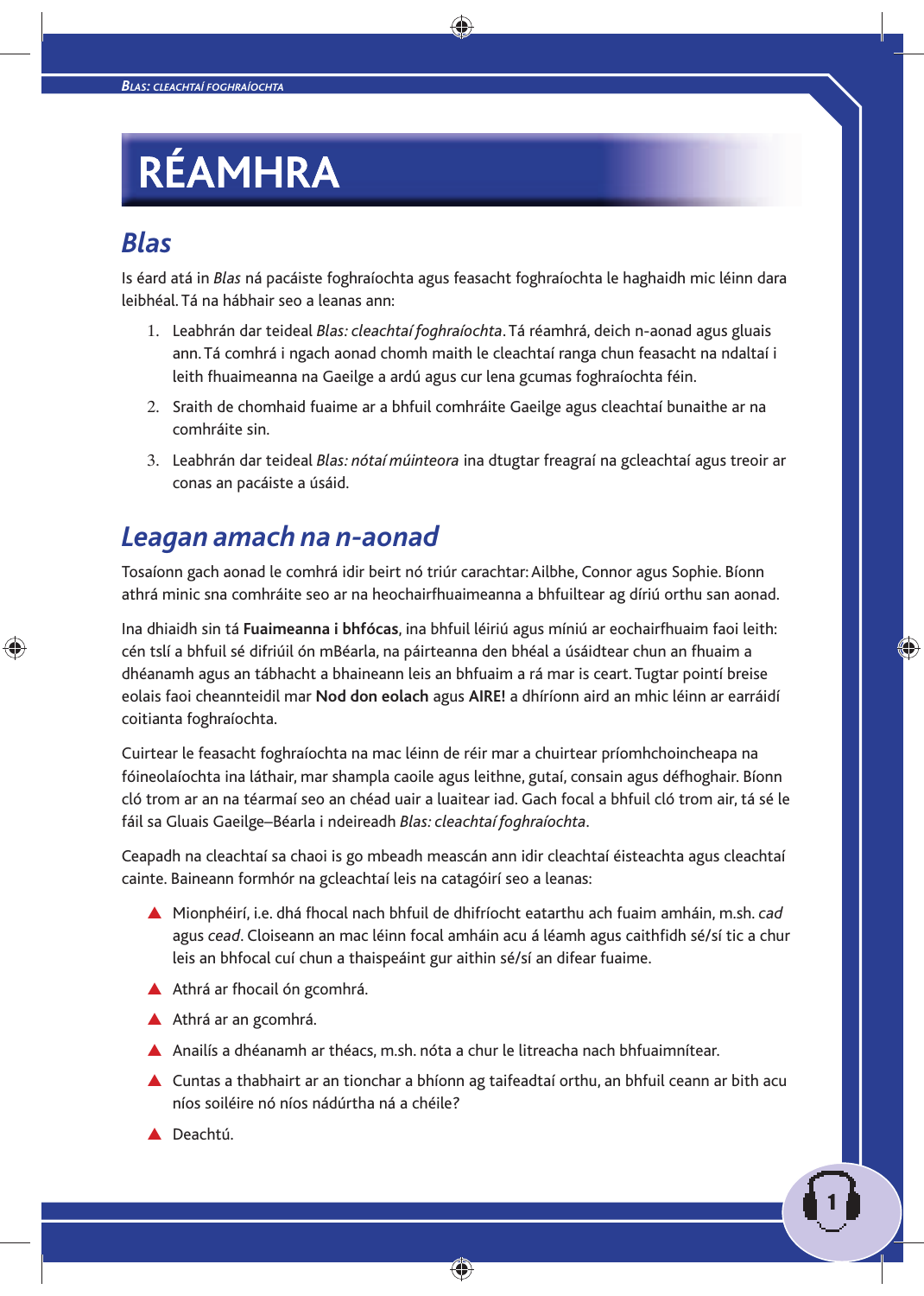### *Srianta an chúrsa seo*

Ní mhaítear go bhfuil léiriú cuimsitheach acadúil ar chóras fuaimeanna na Gaeilge sa ghearrchúrsa dara leibhéal seo. Díríodh ar na fuaimeanna is mó a chuireann bac ar thuiscint agus ar chumarsáid. Is mar gheall air sin atá béim ar chonsain agus ar roinnt défhoghar seachas ar ghutaí. Formhór na samplaí a thugtar, is i dtús nó i ndeireadh focail atá siad. Is maith is eol dúinn go n-athraíonn fuaimeanna de réir a n-ionaid san fhocal agus de réir tionchar fuaimeanna eile, ach ní fhéadfaí cur síos cuimsitheach a dhéanamh ar na hathruithe sin i gcúrsa den chineál seo. Cinneadh gan cur síos a dhéanamh ar fhuaimeanna nach gcothaíonn mórán deacrachtaí tuisceana ná cumarsáide:

- ▲ *p, b* agus *m*
- ▲ *f, ph, bha, mhá*
- ▲ *h, she, the*
- ▲ *s*

Ní fhéadfaí, ach an oiread, cuntas cuimsitheach a thabhairt ar chórais foghraíochta na gcanúintí éagsúla, ach tagairt a dhéanamh do chuid de na príomhdhifríochtaí a dtugann foghlaimeoirí Gaeilge suntas dóibh.

### *Foireann agus buíochas*

Antain Mac Lochlainn agus Siuán Ní Mhaonaigh (Aistear) a scríobh an t-ábhar teagaisc sa phacáiste seo.

Is iad na cainteoirí atá le cloisteáil ar na taifeadtaí ná:

Ailish Bhreathnach (Na cleachtaí) Shanna Ní Rabhartaigh (Sophie) Colm Ó Cuív (Colm) Aodán Ó Ceallaigh (Ailbhe)

Seán Ó Cearúil a rinne na taifeadtaí a stiúradh sa Stiúideo Dearg, 7 Cearnóg Mhuirfean, Baile Átha Cliath 2 agus a chuir eagar ar na comhaid fuaime.

Tá Aistear buíoch den Chomhairle um Oideachas Gaeltachta agus Gaelscolaíochta as an tionscadal a mhaoiniú faoin scéim 'Maoiniú Áiseanna Teagaisc/ Foghlama Gaeilge' 2013–14.

⊕

♦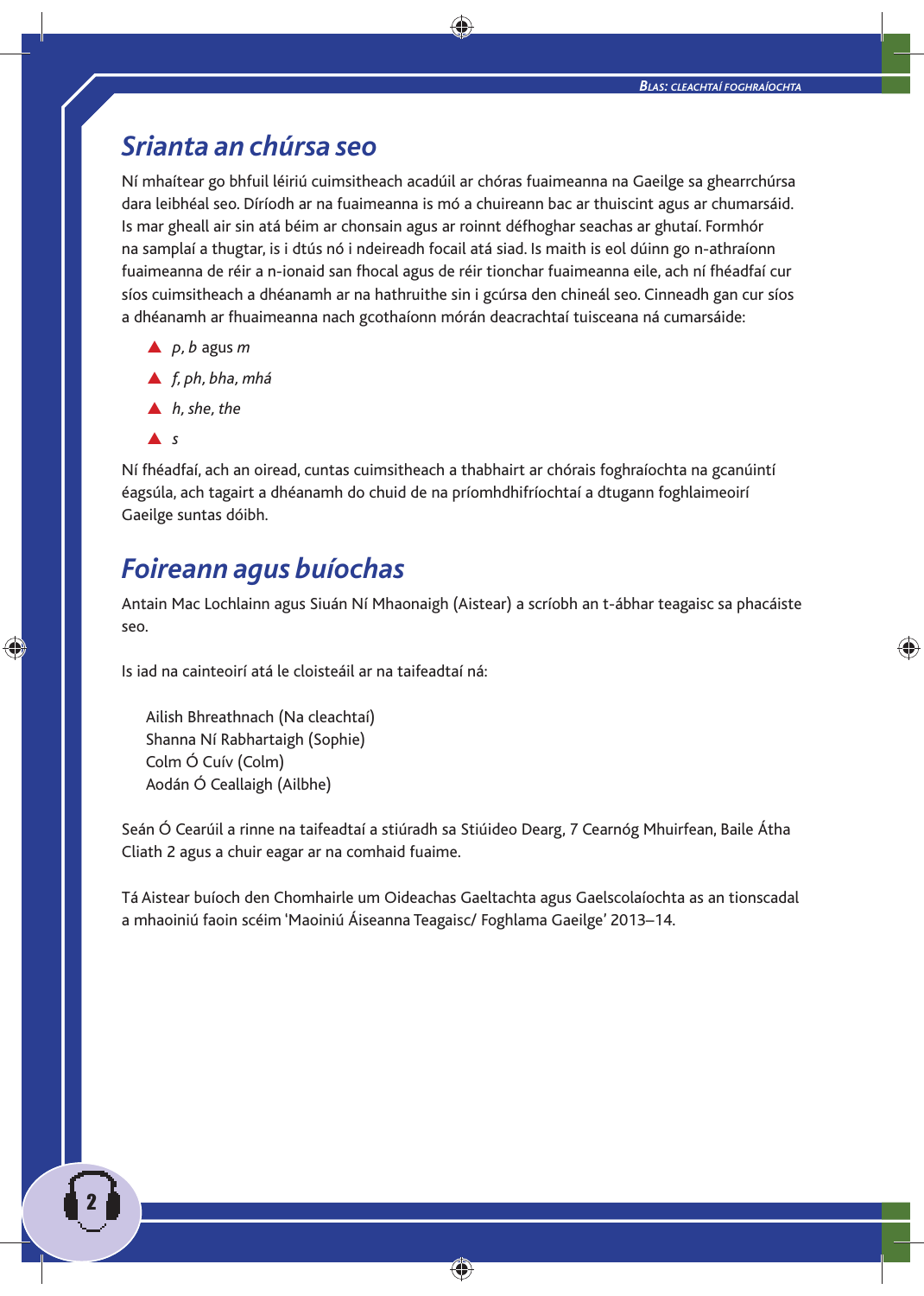# **INTREOIR**

#### **CLEACHTADH 1**

Tá cead ag na mic léinn a rogha focail a roghnú chun cur síos ar an taifeadadh ach ní miste a iarraidh orthu na roghanna a mhíniú.

Seo thíos téacs Chleachtadh 1. Is féidir cleachtadh deachtúcháin a dhéanamh de: an taifeadadh a sheinm agus a iarraidh ar na mic léinn an téacs a scríobh amach. Abair leo gur cuma mura bhfuil siad cinnte de gach uile fhocal. Mura bhfuil an focal ar eolas acu, níl le déanamh acu ach buille faoi thuairim a thabhairt ar an litriú de réir fhuaim an fhocail. Cuir cóipeanna den téacs ar fáil ansin, féachaint conas a d'éirigh leo.

An chéad mhí sin a chaith mé i Londain, is dócha go raibh mé uaigneach go leor. Ach ní raibh mé i bhfad ag cur aithne ar dhaoine, ní Éireannaigh amháin ach daoine as gach cearn den Eoraip agus as tíortha níos faide i gcéin – an tSín, an Bhrasaíl, an Aetóip, fiú amháin. Bhlais mé saghsanna(í)\* bia nach raibh cleachtadh ar bith orthu thiar sa bhaile, d'fhoghlaim mé cén chaoi beannú do dhaoine i dteangacha(í) nach raibh a fhios agam a bheith ann go dtí sin, agus thriail mé a gcuid éadaí traidisiúnta – fallaingeacha(í) fada aoldaite a raibh gach uile dhath dá bhfuil sa tuar ceatha iontu.

\* Mínigh do na mic léinn gur minic a chloistear *í* ag deireadh ainmfhocail iolra a chríochnaíonn i nguta.

#### **CLEACHTADH 2**

◈

Is é cuspóir an chleachtaidh seo ná deis a thabhairt do na mic léinn a machnamh a dhéanamh faoi ghnéithe den fhoghraíocht agus tuairimí a nochtadh ina leith. Tá roinnt moltaí thíos maidir le pointí plé agus samplaí a d'fhéadfaí teacht aníos.

**1. Cloisim difríochtaí idir fuaimeanna an Bhéarla agus fuaimeanna na Gaeilge.** Seans go gcuirfidh na mic léinn béim ar bhlas cainte réigiúnach nó ar stíleanna cainte seachas ar fhuaimeanna aonair, mar shampla 'Labhraíonn daoine Gaeilge go han-tapa' nó 'Bíonn blas Chonamara/Thír Chonaill/Chiarraí ar an nGaeilge.'

Seo deis don mhúinteoir a léiriú go bhféadann duine an Ghaeilge a labhairt ar a luas féin gan a bheith ag aithris ar bhlas cainte réigiúnach, fad is a bhíonn fuaimeanna na teanga aige/aici i gceart. Tóg samplaí mar *ch* i bhfocail mar *loch, chuir* nó *d* caol i samplaí mar *Dia, deas*. Léirigh do na mic léinn nach ionann iad sin agus *k* nó *j* an Bhéarla: *lock, kuir, jia, jeas*. Níltear ag cur brú orthu labhairt mar a labhraíonn daoine i gceantar Gaeltachta faoi leith, ach díreach na fuaimeanna Gaeilge sin a bheith acu.

⊕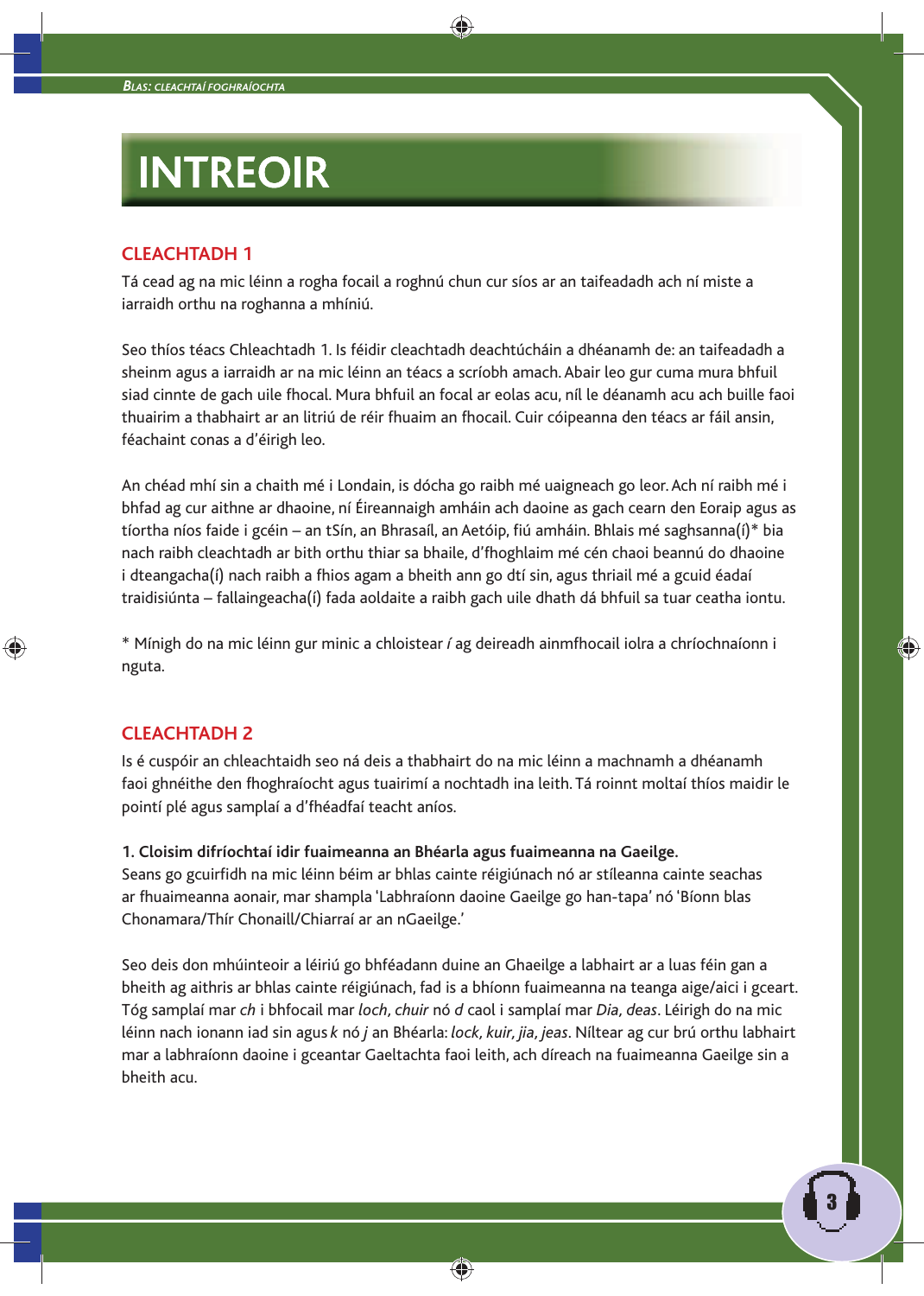### **2. Labhraím Gaeilge díreach mar a labhraím Béarla.**

Is ráiteas lom é seo ach spreagfaidh sé plé faoi cé chomh hinmholta is atá sé Gaeilge a labhairt ar an mbealach sin. Seans go ndéarfadh cuid de na mic léinn: 'Is Éireannach mé agus is í an Ghaeilge teanga na hÉireann. Mar sin de, tá mo bhlas cainte féin chomh ceart le blas na Gaeltachta.' Arís, ba cheart a léiriú nach blas cainte réigiúnach atá tábhachtach ach fuaimeanna áirithe a rá mar is ceart. Is fiú a chuimhneamh gur cuid dhílis de phearsantacht an duine is ea an urlabhra, agus go n-éiríonn daoine an-chosantach nuair a fhaightear locht uirthi. Ba cheart go dtuigfeadh na páistí gur *teanga* eile í an Ghaeilge agus nach leor do dhuine a bheith ina Éireannach chun máistreacht a fháil uirthi.

#### **3. Tá fuaimeanna sa Ghaeilge nach féidir liom a dhéanamh.**

Arís, is féidir go mbeidh na mic léinn ag díriú ar rudaí mar luas cainte nó ar fhocail fhada atá deacair a rá, mar shampla 'Ní thiocfadh liomsa labhairt chomh tapa sin.' Ar éigean a bheadh cleachtadh acu a bheith ag smaoineamh ar fhuaimeanna aonair. Mura n-éiríonn leo samplaí a chur ar fáil, iarr orthu triail a bhaint as focail ina bhfuil fuaimeanna dúshlánacha mar *ch, ú,* nó *t* caol. An *teach* nó *chack* a deir siad? An *cú* nó *coo* a deir siad? Is léiriú eile é seo ar an tábhacht a bhaineann le fuaimeanna faoi leith.

### **4. Nuair a bhím sa Ghaeltacht, bíonn faitíos orm nach dtuigfi dh muintir na háite mo chuid Gaeilge.**

Arís, is ráiteas lom é seo ach seans go nochtfar tuairimí agus braistintí i leith na Gaeltachta: frustrachas, easpa muiníne, bród/náire as a gcuid Gaeilge féin seachas Gaeilge na Gaeltachta. Beidh deis ag an múinteoir a léiriú gur féidir fadhbanna foghraíochta a shárú le cleachtadh agus le taithí.

### **5. Mothaím rud beag amaideach nuair a dhéanaim iarracht fuaimeanna áirithe a dhéanamh sa Ghaeilge.**

Ní locht ar dhuine a bheith féinchoinsiasach agus é/í ag dul i ngleic le fuaimeanna teanga eile. Seans go mbraitheann na mic léinn gur rud 'mínádúrtha' é nó go bhfuiltear ag iarraidh orthu bheith mídhílis dá bpearsantacht agus dá ndúchas féin. Ba cheart go dtuigfidís nach mairfidh sin tiocfaidh na fuaimeanna chucu go nádúrtha le cleachtadh agus le taithí.

Bíonn a lán foghlaimeoirí míchompordacha le fuaimeanna 'garbha' mar –*acht* agus gutaí fada mar *ú*. Arís, seans go mbeidh béim ar luas nó ar stíl chainte ina gcuid freagraí féin.

#### **6. Tá fuaimeanna na Gaeilge níos fusa ná fuaimeanna na Fraincise, na Gearmáinise srl.**

4

♠

Is fiú go mór a léiriú dóibh gur gné riachtanach d'fhoghlaim teangacha is ea eolas a chur ar an gcóras fuaimeanna agus go bhfuil dúshlán ag baint le teangacha eile seachas an Ghaeilge. Arís, seans go mbeidh béim ar bhlas cainte ina gcuid samplaí féin. Má bhíonn, dírigh a n-aird ar fhocail Fhraincise mar *bleu, pain, rouge*.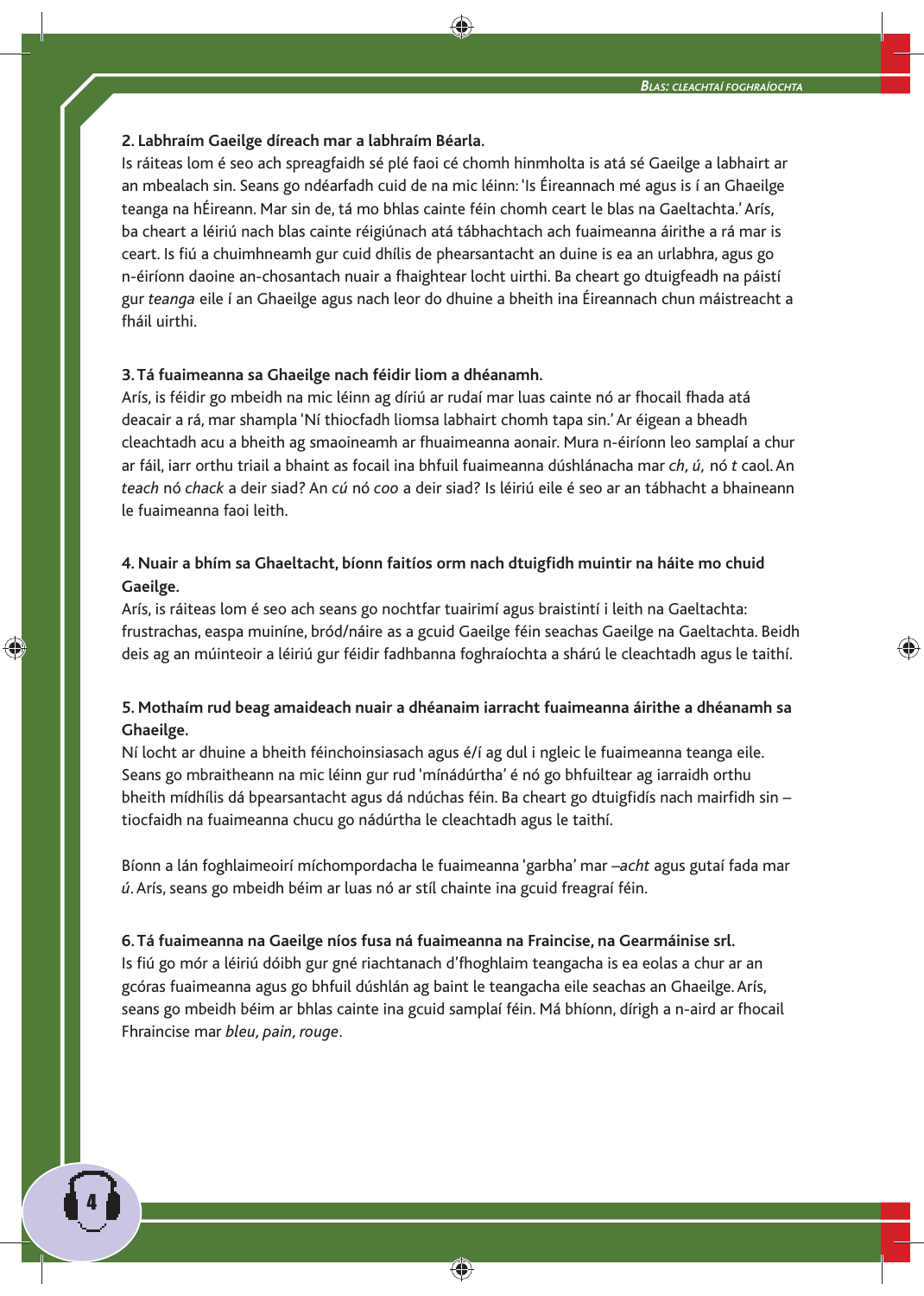## AONAD<sup>1</sup>

### **COMHRÁ**

▲ Tabhair nóiméad nó dhó do lucht an ranga an Comhrá 'Ceamara caillte' a léamh. Déan cinnte de go dtuigeann siad brí na bhfocal.

♠

▲ Seinn an Comhrá uair amháin.

### *Fuaimeanna i bhfócas: c leathan & Gutaí agus consain*

Léigh an t-eolas sna hailt seo i gcuideachta an ranga agus déan cinnte de go dtuigeann siad é. Déan iarracht iad a dhéanamh páirteach sa phlé, mar shampla duine acu féin na nótaí a léamh, tuilleadh samplaí a sholáthar nó tuairimí a nochtadh.

### **CLEACHTADH 1**

⊕

Sa chleachtadh seo, beidh ar na mic léinn éisteacht go grinn, féachaint an aithníonn siad an difear idir *c* leathan agus *c* caol.

- ▲ Léigh na treoracha agus déan an chéad sampla i gcuideachta lucht an ranga. Déan cinnte de go dtuigeann na mic léinn an rud atá le déanamh acu.
- ▲ Nuair atá an cleachtadh thart, téigh ó dhuine go duine féachaint ar chuir siad tic leis an bhfocal ceart.

| C leathan |              | C caol   |              |
|-----------|--------------|----------|--------------|
| 1 cad     | $\checkmark$ | cead     |              |
| 2 seabhac | $\checkmark$ | seabhaic |              |
| 3 cart    |              | ceart    | $\checkmark$ |
| 4 cas     | $\checkmark$ | ceas     |              |
| 5 cantar  |              | ceantar  | $\checkmark$ |
| 6 clais   |              | clis     | $\checkmark$ |
| 7 carn    |              | cearn    | $\checkmark$ |
| 8 crú     | $\checkmark$ | criú     |              |
| 9 cathair |              | ceathair | ✓            |
| 10 bac    |              | baic     | ✓            |

♦

▲ Tá ord ceart na bhfocal tugtha sa ghreille thíos.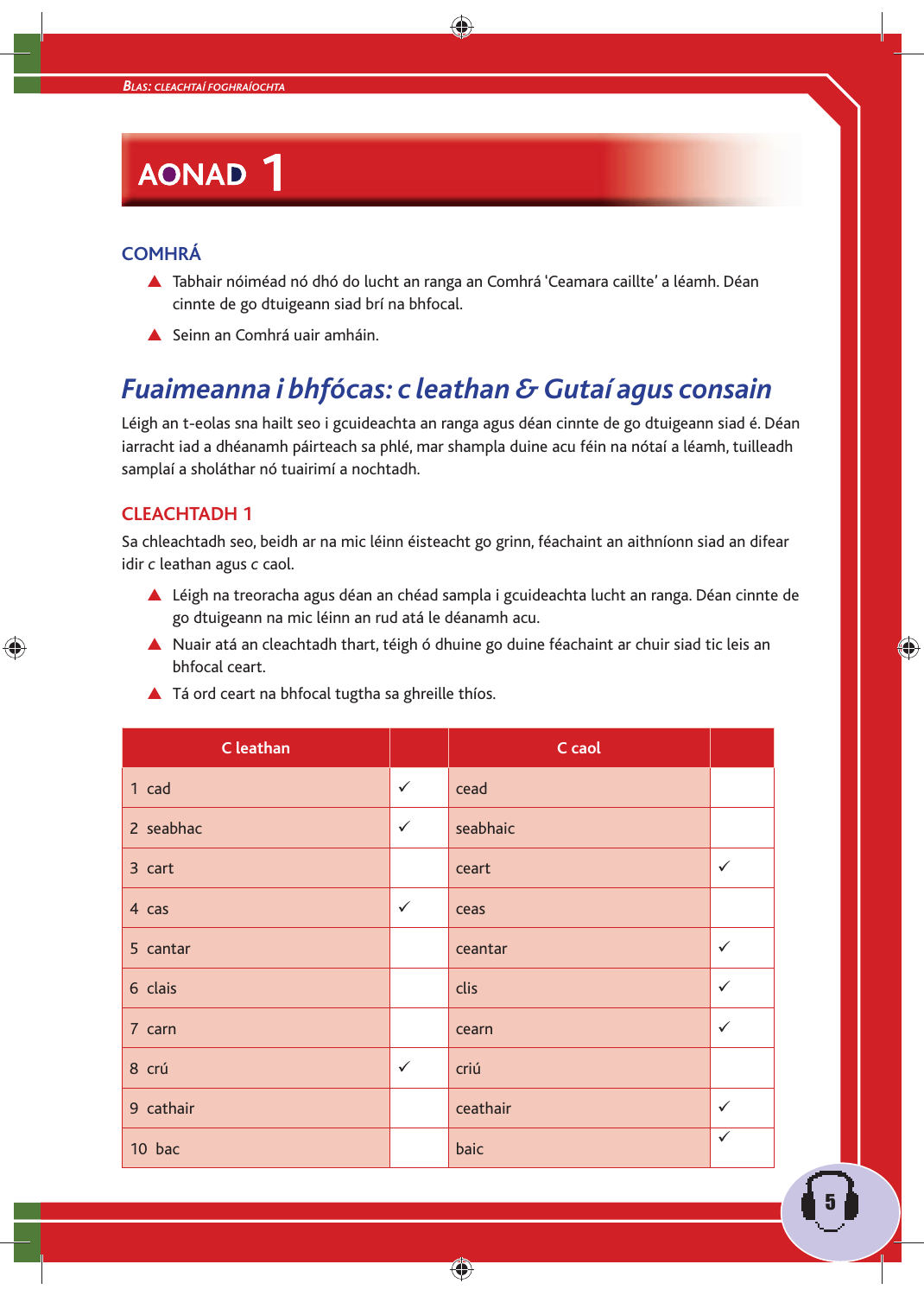⊕

### *Mar a dhéantar an fhuaim*

Léigh an t-eolas i gcuideachta lucht an ranga. Iarr orthu féin triail a bhaint as na treoracha sna léaráidí ach ná cuir brú ar mhac léinn faoi leith an fhuaim a thriail os comhair an ranga mura measann tú go bhfuil sé/sí féinmhuiníneach go leor chun é sin a dhéanamh. Is é an múinteoir ba cheart a léiriú conas an fhuaim a dhéanamh. Abair leis na mic léinn gan díomá a bheith orthu mura n-éiríonn leo an fhuaim Ghaeilge a dhéanamh go sásúil ar an gcéad iarracht. Tiocfaidh sé le cleachtadh.

### **CLEACHTADH 2**

Seinn an liosta focal ón gComhrá. Iarr ar lucht an ranga (1) éisteacht le gach focal (2) triail a bhaint as é a rá (3) éisteacht leis an bhfocal an athuair.

### **Mura bhfuil na bearnaí idir na focail sách fada, stop an taifeadadh fad is a bhíonn an focal á athrá ag an mac léinn.**

Moltar an cleachtadh seo a dhéanamh faoi dhó. Iarr ar lucht an ranga na focail a aithris i gcuideachta a chéile an chéad uair a sheinntear an taifeadadh. Iarr ar mhic léinn faoi leith triail a bhaint as focal an dara huair a sheinntear an taifeadadh.

### *Mar a dhéantar an fhuaim*

Léigh an t-eolas i gcuideachta lucht an ranga. Iarr orthu féin triail a bhaint as na treoracha sna léaráidí ach ná cuir brú ar mhac léinn faoi leith an fhuaim a thriail os comhair an ranga mura measann tú go bhfuil sé/sí féinmhuiníneach go leor chun é sin a dhéanamh. Is é an múinteoir ba cheart a léiriú conas an fhuaim a dhéanamh. Abair leis na mic léinn gan díomá a bheith orthu mura n-éiríonn leo an fhuaim Ghaeilge a dhéanamh go sásúil ar an gcéad iarracht. Tiocfaidh sé le cleachtadh.

### **CLEACHTADH 3**

Lean na treoracha i gCleachtadh 2.

### **CLEACHTADH 4**

Tugann an cleachtadh seo deis do na mic léinn a chruthú go bhfuil máistreacht acu ar eochairfhuaimeanna an aonaid agus gur féidir leo iad a chur ar fáil ní hamháin i bhfocail aonair ach in abairtí a deirtear ar gnáthluas.

Tá bearnaí idir na línte sa leagan seo den Chomhrá. Seinn é. Iarr ar lucht an ranga (1) éisteacht le gach líne (2) triail a bhaint as an líne a rá (3) éisteacht leis an líne an athuair.

#### **Mura bhfuil na bearnaí idir na línte sách fada, stop an taifeadadh fad is a bhíonn an líne á hathrá ag an mac léinn.**

Moltar an cleachtadh seo a dhéanamh faoi dhó. Iarr ar lucht an ranga gach líne a aithris i gcuideachta a chéile an chéad uair a sheinntear an taifeadadh. Tabhair páirt Connor nó Sophie do mhic léinn faoi leith an dara huair a sheinntear an taifeadadh.

 $\bigcirc$ 

♦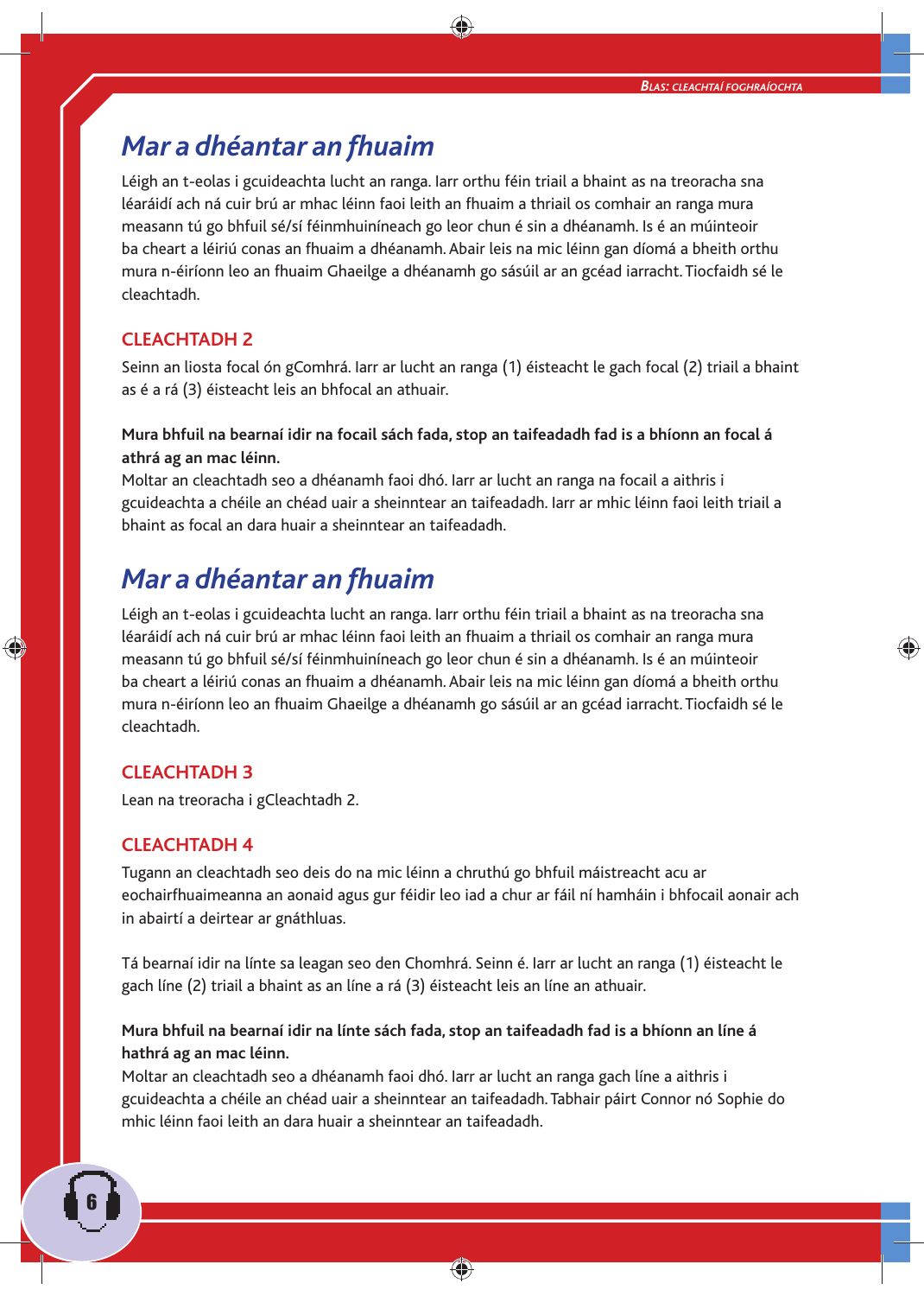# **AONAD 2**

### **COMHRÁ**

- ▲ Tabhair nóiméad nó dhó do lucht an ranga an Comhrá 'Electric Picnic' a léamh. Déan cinnte de go dtuigeann siad brí na bhfocal.
- ▲ Seinn an Comhrá uair amháin.

### *Fuaimeanna i bhfócas: ch, dh & gh leathan*

Léigh an t-eolas sna hailt seo i gcuideachta an ranga agus déan cinnte de go dtuigeann siad é. Déan iarracht iad a dhéanamh páirteach sa phlé, mar shampla duine acu féin na nótaí a léamh, tuilleadh samplaí a sholáthar nó tuairimí a nochtadh.

### *Mar a dhéantar an fhuaim*

Iarr orthu féin triail a bhaint as na treoracha sna léaráidí ach ná cuir brú ar mhac léinn faoi leith an fhuaim a thriail os comhair an ranga mura measann tú go bhfuil sé/sí féinmhuiníneach go leor chun é sin a dhéanamh. Is é an múinteoir ba cheart a léiriú conas an fhuaim a dhéanamh. Abair leis na mic léinn gan díomá a bheith orthu mura n-éiríonn leo an fhuaim Ghaeilge a dhéanamh go sásúil ar an gcéad iarracht. Tiocfaidh sé le cleachtadh.

### **CLEACHTAÍ 1, 2 & 3**

◈

Seinn na liostaí focal ón gComhrá. Iarr ar lucht an ranga (1) éisteacht le gach focal (2) triail a bhaint as é a rá (3) éisteacht leis an bhfocal an athuair.

Is féidir gach cleachtadh díobh seo a dhéanamh faoi dhó. Iarr ar lucht an ranga na focail a aithris i gcuideachta a chéile an chéad uair a sheinntear an taifeadadh. Iarr ar mhic léinn faoi leith triail a bhaint as focal an dara huair a sheinntear an taifeadadh.



### **CLEACHTADH 4**

I dtosach, tarraing aird na mac léinn ar na pointí foghraíochta agus canúna atá luaite in Nod don Eolach. **Níltear ag iarraidh orthu gach focal a rá mar a deir Ailbhe iad.**

Tá bearnaí idir na línte sa leagan seo den Chomhrá. Seinn é. Iarr ar lucht an ranga (1) éisteacht le gach líne (2) triail a bhaint as an líne a rá (3) éisteacht leis an líne an athuair.

♦

7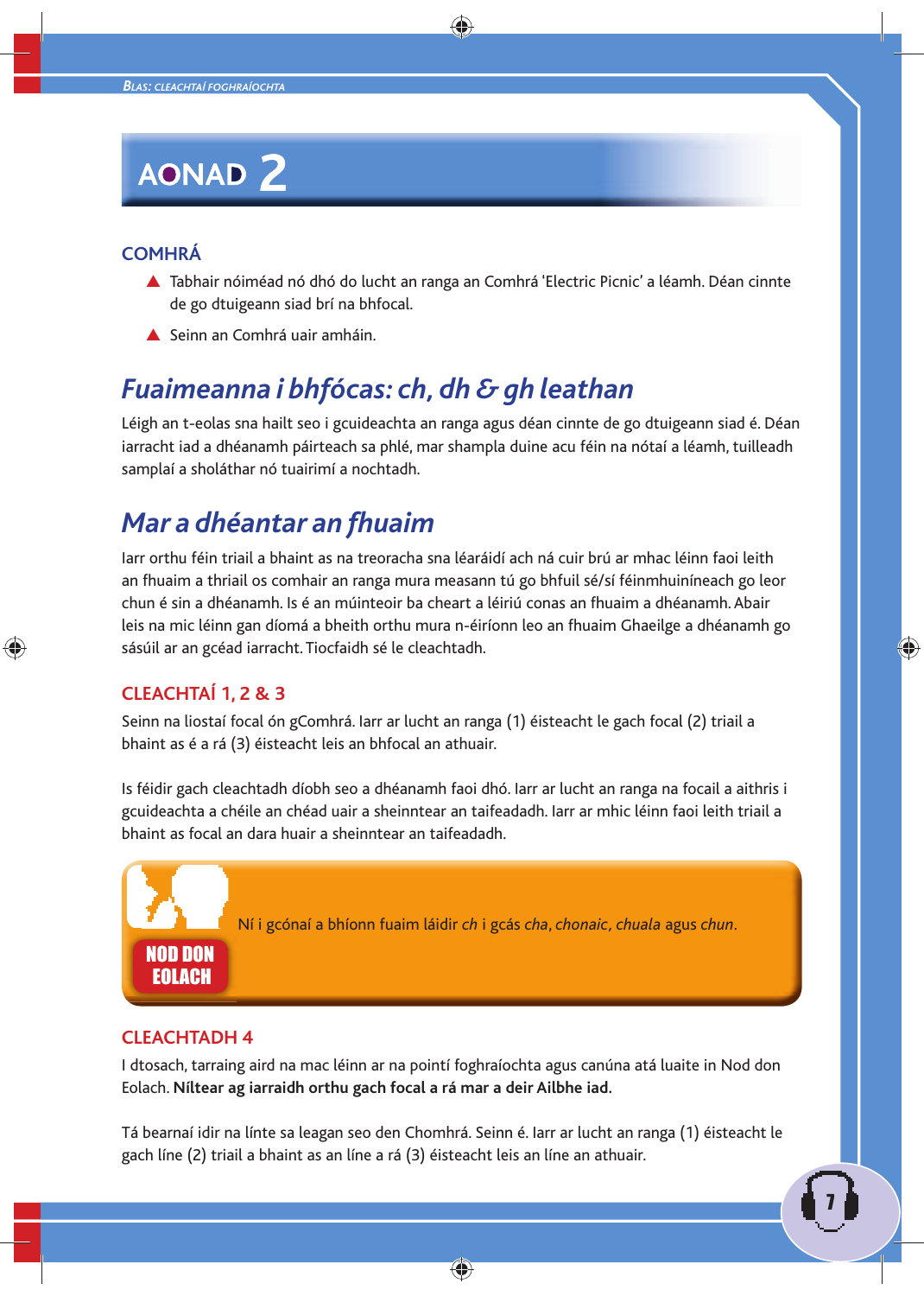Moltar an cleachtadh seo a dhéanamh faoi dhó. Iarr ar lucht an ranga gach líne a aithris i gcuideachta a chéile an chéad uair a sheinntear an taifeadadh. Tabhair páirt Ailbhe nó Sophie do mhic léinn faoi leith an dara huair a sheinntear an taifeadadh.

♠

### **CLEACHTADH 5**

Seinn na habairtí. Iarr ar lucht an ranga (1) éisteacht le gach abairt (2) triail a bhaint as í a rá (3) éisteacht leis an abairt an athuair.

Moltar an cleachtadh seo a dhéanamh faoi dhó. Iarr ar lucht an ranga na habairtí a aithris i gcuideachta a chéile an chéad uair a sheinntear an taifeadadh. Iarr ar mhic léinn faoi leith triail a bhaint as abairt an dara huair a sheinntear an taifeadadh.

### **CLEACHTADH 6**

8

◈

8

Sa chleachtadh seo, beidh ar na mic léinn éisteacht go grinn, féachaint an aithníonn siad an difear idir *ch* agus fuaimeanna eile, mar shampla *th*.

- Léigh na treoracha agus déan an chéad sampla i gcuideachta lucht na ranga. Déan cinnte de go dtuigeann na mic léinn cad é atá le déanamh acu.
- Nuair atá an cleachtadh thart, téigh ó dhuine go duine féachaint ar chuir siad tic leis an bhfocal ceart.

|                          | Na focail chéanna | Focail éagsúla |
|--------------------------|-------------------|----------------|
| 1 athair / achair        |                   | $\checkmark$   |
| 2 ghoid / ghoid          | $\checkmark$      |                |
| 3 aisteach / aiste       |                   | $\checkmark$   |
| 4 clochar / cluthar      |                   | $\checkmark$   |
| 5 ghlan / ghlan          | $\checkmark$      |                |
| 6 meacan / meáchan       |                   | $\checkmark$   |
| 7 leacht / leat          |                   | $\checkmark$   |
| 8 chuile / chuile        | $\checkmark$      |                |
| 9 cách / cách            | $\checkmark$      |                |
| 10 reachtaire / reacaire |                   | $\checkmark$   |

♦

Tá ord ceart na bhfocal tugtha sa ghreille thíos.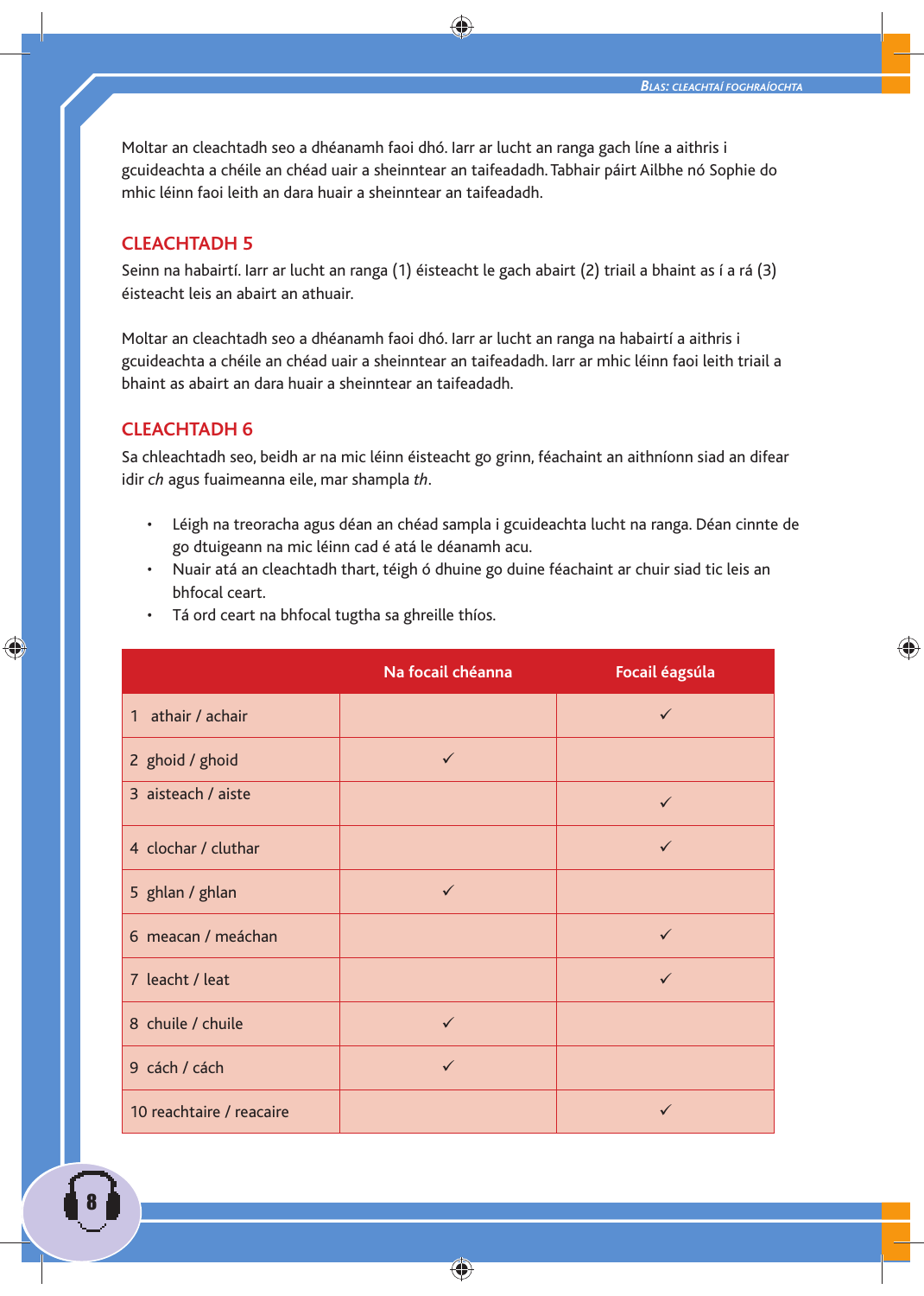# **AONAD 3**

### **COMHRÁ**

- ▲ Tabhair nóiméad nó dhó do lucht an ranga an Comhrá 'Bua nó briseadh?' a léamh. Déan cinnte de go dtuigeann siad brí na bhfocal.
- ▲ Seinn an Comhrá uair amháin.

### *Fuaimeanna i bhfócas: ch caol*

Léigh an t-eolas sna hailt seo i gcuideachta an ranga agus déan cinnte de go dtuigeann siad é. Déan iarracht iad a dhéanamh páirteach sa phlé, mar shampla duine acu féin na nótaí a léamh, tuilleadh samplaí a sholáthar nó tuairimí a nochtadh.

### *Mar a dhéantar an fhuaim*

Iarr orthu féin triail a bhaint as na treoracha sna léaráidí ach ná cuir brú ar mhac léinn faoi leith an fhuaim a thriail os comhair an ranga mura measann tú go bhfuil sé/sí féinmhuiníneach go leor chun é sin a dhéanamh. Is é an múinteoir ba cheart a léiriú conas an fhuaim a dhéanamh. Abair leis na mic léinn gan díomá a bheith orthu mura n-éiríonn leo an fhuaim Ghaeilge a dhéanamh go sásúil ar an gcéad iarracht. Tiocfaidh sé le cleachtadh.

### **CLEACHTAÍ 1 & 2**

◈

Seinn na liostaí focal ón gComhrá. Iarr ar lucht an ranga (1) éisteacht le gach focal (2) triail a bhaint as é a rá (3) éisteacht leis an bhfocal an athuair.

Moltar na cleachtaí seo a dhéanamh faoi dhó. Iarr ar lucht an ranga na focail a aithris i gcuideachta a chéile an chéad uair a sheinntear an taifeadadh. Iarr ar mhic léinn faoi leith triail a bhaint as focal an dara huair a sheinntear an taifeadadh.

### **CLEACHTADH 3**

I dtosach, tarraing aird na mac léinn ar na pointí foghraíochta agus canúna atá luaite in Nod don Eolach. **Níltear ag iarraidh orthu gach focal a rá mar a deir Colm agus Ailbhe iad.**

Tá bearnaí idir na línte sa leagan seo den Chomhrá. Seinn an Comhrá. Iarr ar lucht an ranga (1) éisteacht le gach líne (2) triail a bhaint as an líne a rá (3) éisteacht leis an líne an athuair.

Moltar an cleachtadh seo a dhéanamh faoi dhó. Iarr ar lucht an ranga gach líne a aithris a chéile an chéad uair a sheinntear an taifeadadh. Tabhair páirt Ailbhe nó Sophie do mhic léinn faoi leith an dara huair a sheinntear an taifeadadh.

 $\bigcirc$ 

9

♠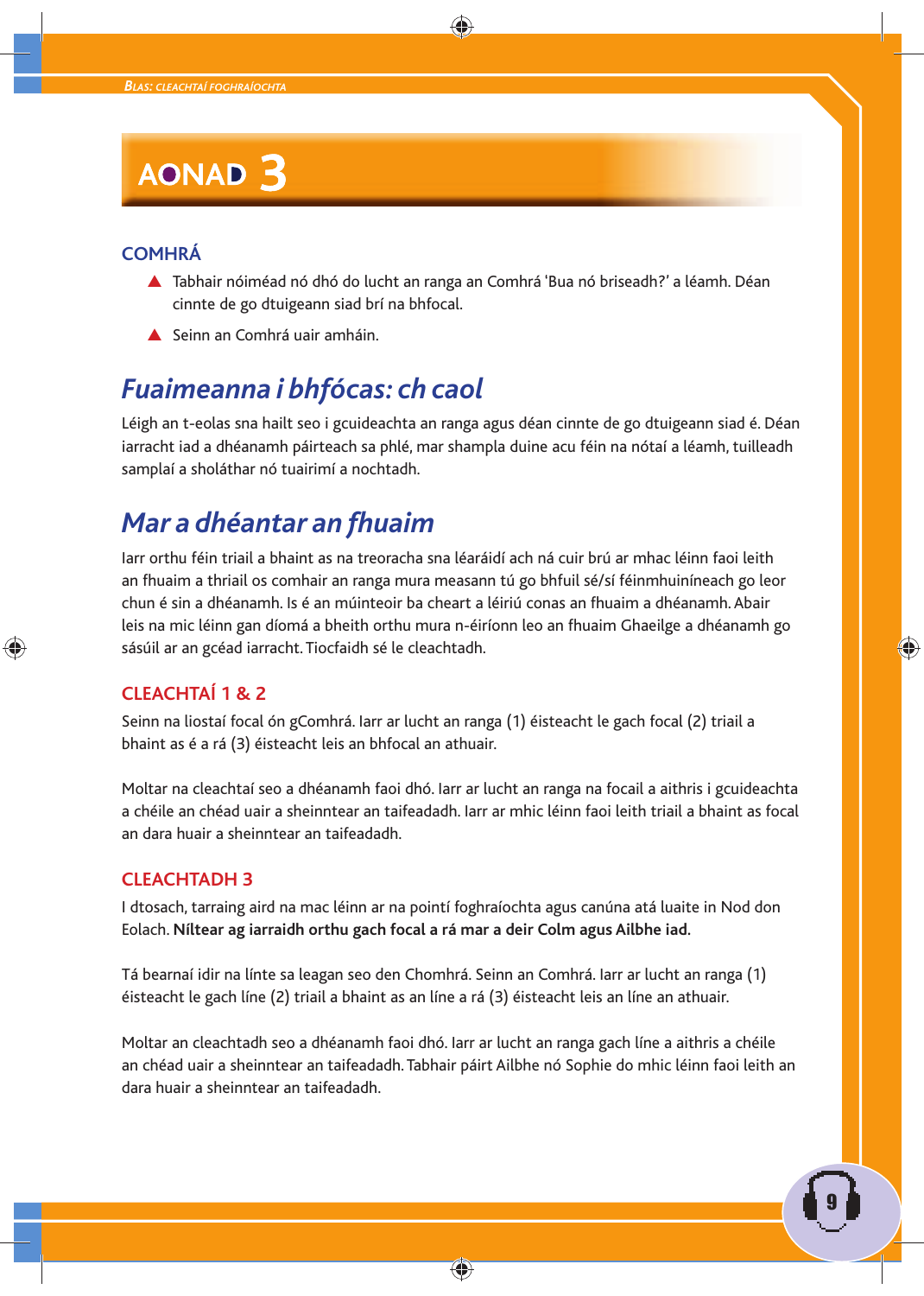⊕

### *Téada an ghutha*

Léigh an t-eolas sna hailt seo i gcuideachta an ranga agus déan cinnte de go dtuigeann siad é. Déan iarracht iad a dhéanamh páirteach sa phlé, mar shampla duine acu féin na nótaí a léamh, tuilleadh samplaí a sholáthar nó tuairimí a nochtadh.

 $\bigoplus$ 

### **CLEACHTADH 4**

10

 $\bigoplus$ 

Seinn na habairtí. Iarr ar lucht an ranga (1) éisteacht le gach abairt (2) triail a bhaint as í a rá (3) éisteacht leis an abairt an athuair.

Moltar an cleachtadh seo a dhéanamh faoi dhó. Iarr ar lucht an ranga na habairtí a aithris i gcuideachta a chéile an chéad uair a sheinntear an taifeadadh. Iarr ar mhic léinn faoi leith triail a bhaint as abairt an dara huair a sheinntear an taifeadadh.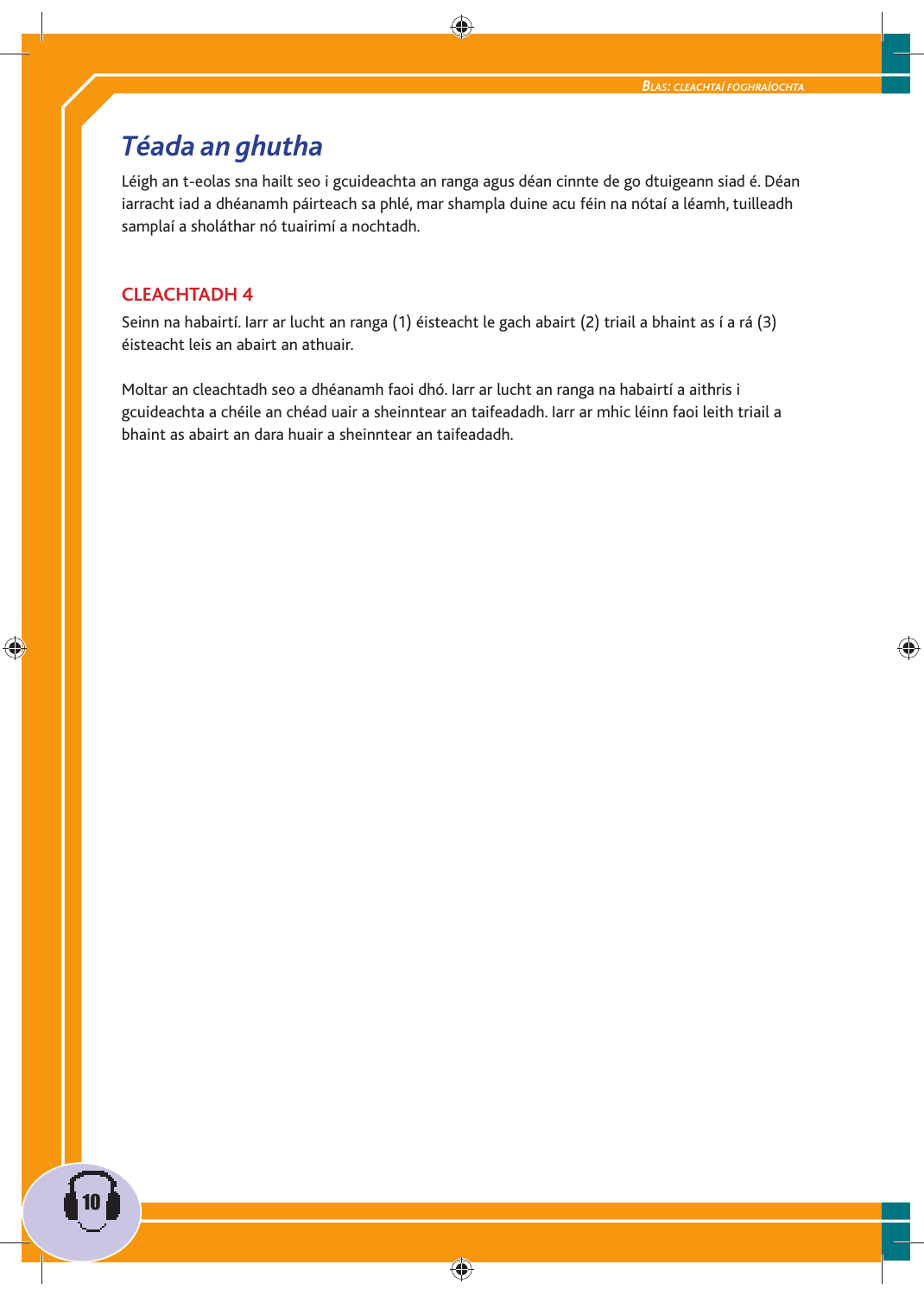## AONAD 4

### **COMHRÁ**

- ▲ Tabhair nóiméad nó dhó do lucht an ranga an Comhrá 'Buail an bóthar' a léamh. Déan cinnte de go dtuigeann siad brí na bhfocal.
- ▲ Seinn an Comhrá uair amháin.

### *Aibítir agus fuaimeanna*

Léigh an t-eolas san alt seo i gcuideachta an ranga agus déan cinnte de go dtuigeann siad é. Déan iarracht iad a dhéanamh páirteach sa phlé, mar shampla duine acu féin na nótaí a léamh, tuilleadh samplaí a sholáthar nó tuairimí a nochtadh.

### **CLEACHTADH 1**

◈

- ▲ Seinn an chéad abairt den Chomhrá arís. Abair le lucht an ranga féachaint ar an gcéad abairt mar atá sí ar an leathanach. Tá líne faoi gach focal nach bhfuaimnítear.
- ▲ Léigh na nótaí i dtaobh na chéad abairte.
- ▲ Seinn an dara habairt den Chomhrá agus pléigh na nótaí le lucht an ranga.

Abair le lucht an ranga go gcaithfidh siad féin éisteacht leis an gcuid eile den Chomhrá agus na habairtí eile a mharcáil. Féach an t-eolas thíos.

**Sophie:** Cad é a deir d'athair? *Ní chloistear an 'a' in 'a deir'.*

**Ailbhe:** Sin an fhadhb. Dúirt mé leis go raibh mé ag iarraidh ceachtanna leis an dream sin i lár an bhaile. Ó, cén t-ainm atá orthu? Is ea, *Irish Motoring Academy*. Ach dúirt Dad liom, "Tabharfaidh mise ceachtanna duit."

*Ní chloistear an 'n' i 'lár an bhaile' – tá sé cosúil le 'lár a' bhaile'. Tá guta cúnta san fhocal 'ainm'. Ní chloistear an 'i' in 'is ea' – tá sé cosúil le 'sea.'*

Sophie: Cad é atá cearr leis sin - ceachtanna a fháil gan pingin a íoc?

*Ní chloistear 'a' in 'atá Ritheann an 's' ag deireadh 'leis' isteach sa 's' i dtús 'sin' – tá sé cosúil le 'leisin'. Ní chloistear an 'a' in 'a fháil'. Ní chloistear an 'g' i lár 'pingin' – tá sé cosúil le 'pighin'.*

**Ailbhe:** Och, dhéanfadh sé neirbhíseach mé – Dad ag féachaint orm agus ag tabhairt orduithe dom.

⊕

11

⊕

*Ní chloistear an 'g' in 'ag féachaint' ná in 'ag tabhairt'.*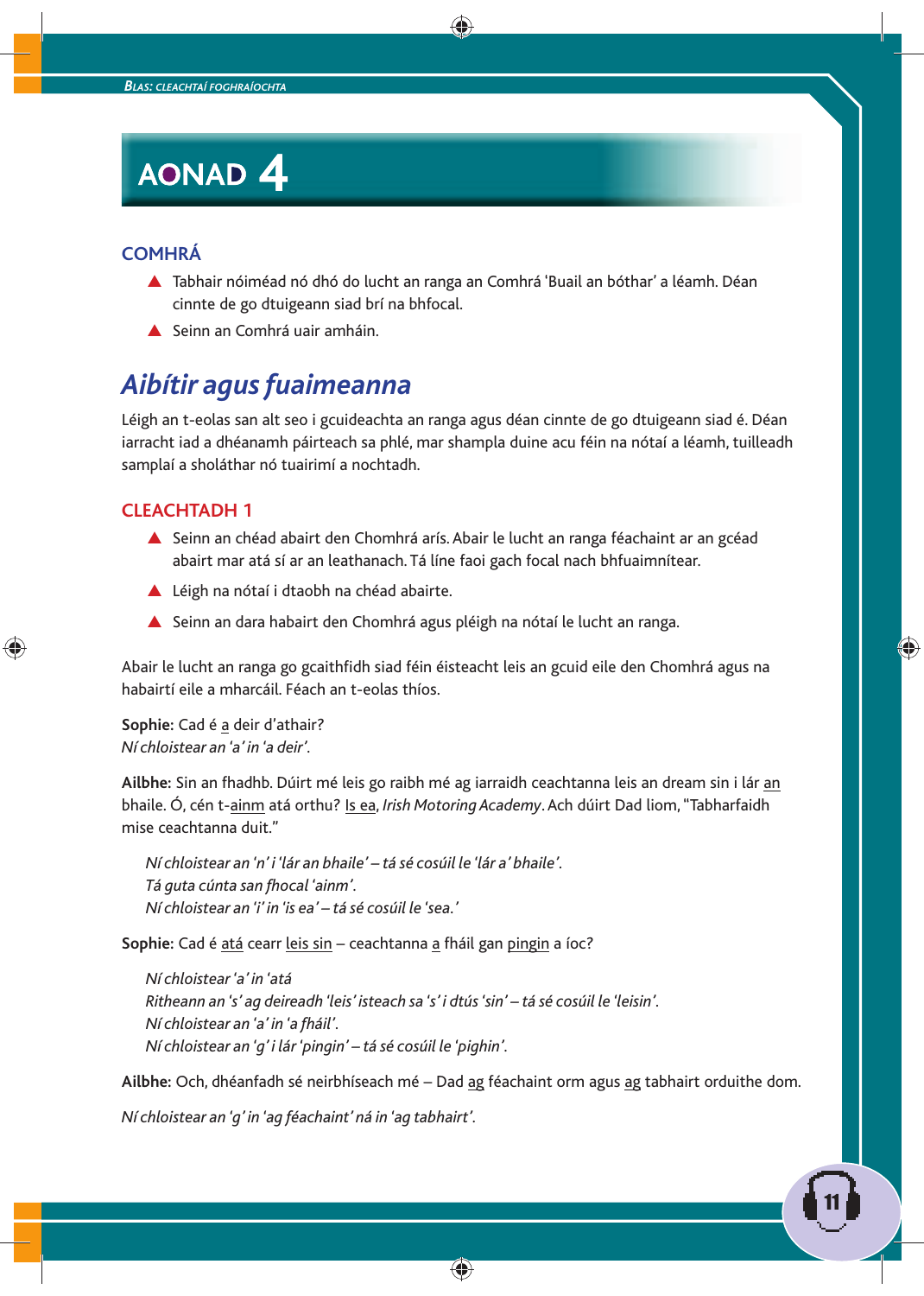### **CLEACHTADH 2**

Stiúir an plé ar na príomhphointí a tháinig aníos. Tá samplaí sna nótaí thíos.

1. Nuair a bhíonn *an* idir dhá fhocal eile, ní chloistear an *n* má thagann consan ina dhiaidh.

♠

An féidir leat **3 shampla eile** a chur ar fáil?

- A. oifig an phoist
- B. Barra an Teampaill
- C. óráid an Taoisigh

Ach cloistear an *n* roimh ghutaí nó fh + guta:

An féidir leat **3 shampla eile** a chur ar fáil?

- A. an Íoslainn
- B. an fhilíocht
- C. an intinn
- 2. Cailltear gutaí agus consain nuair a ritheann siad isteach ina chéile:

An féidir leat **3 shampla eile** a chur ar fáil?

- A. Chuaigh Barra [a]bhaile.
- B. Bia [a] fháil.
- C. A[s] Sligeach é.
- 4. Tá an guta cúnta réasúnta coitianta sa Ghaeilge.

An féidir leat **3 shampla eile** a chur ar fáil?

A. fearg

⊕

- B. leanbh
- C. seirbhís

#### **CLEACHTADH 3**

Seinn an leagan 'stadach' den chomhrá agus an gnáthleagan ina dhiaidh sin. Cad é mar a théann na leaganacha éagsúla i bhfeidhm ar na mic léinn? An síleann siad ceann ar bith acu a bheith níos fearr ná an ceann eile?

#### **CLEACHTADH 4**

Tá bearnaí idir na línte sa leagan seo den Chomhrá. Seinn an Comhrá. Iarr ar lucht an ranga (1) éisteacht le gach líne (2) triail a bhaint as an líne a rá (3) éisteacht leis an líne an athuair.

Moltar an cleachtadh seo a dhéanamh faoi dhó. Iarr ar lucht an ranga gach líne a aithris i gcuideachta a chéile an chéad uair a sheinntear an taifeadadh. Tabhair páirt Connor nó Sophie do mhic léinn faoi leith an dara huair a sheinntear an taifeadadh.

♦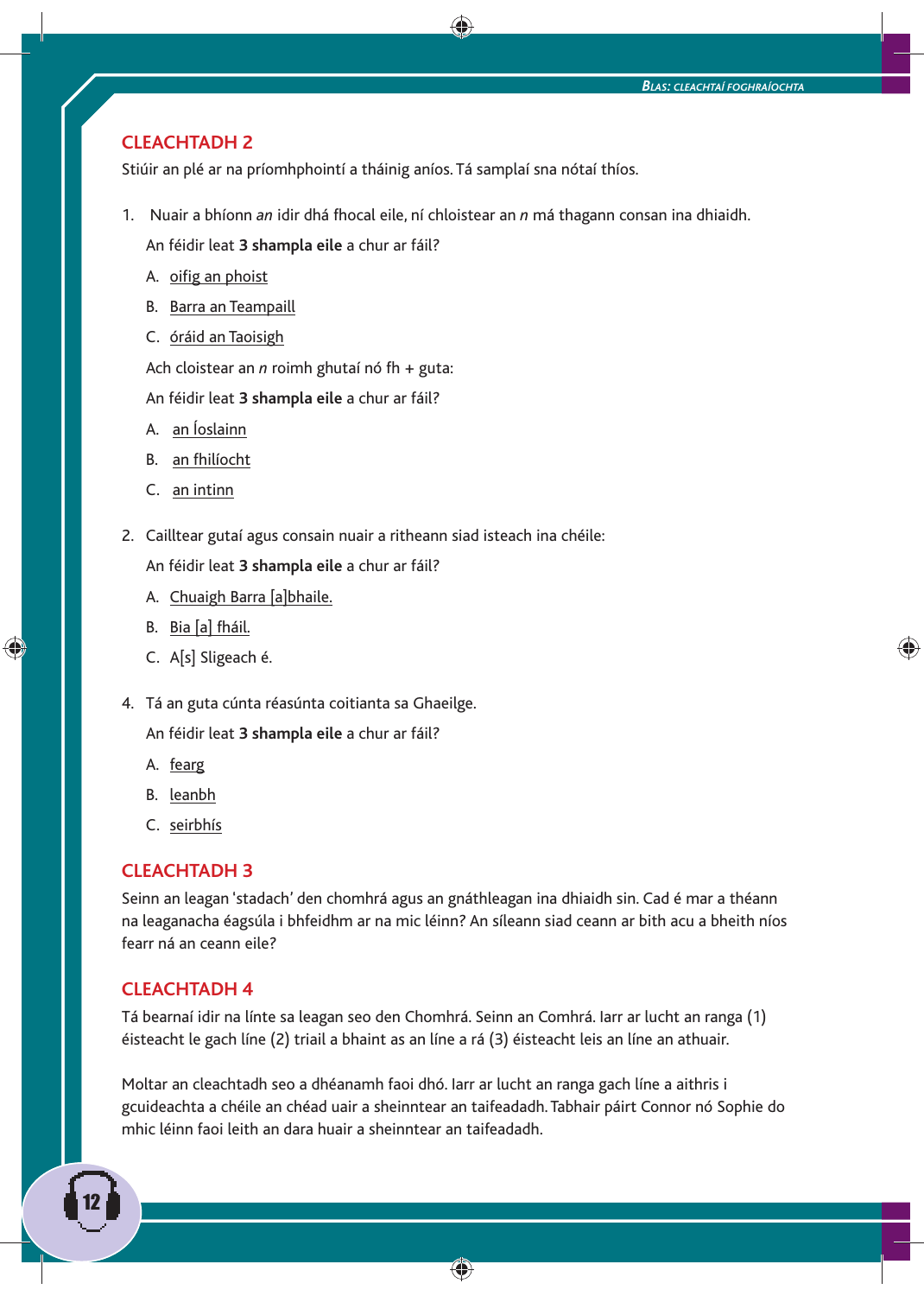# AONAD<sub>5</sub>

### **COMHRÁ**

- ▲ Tabhair nóiméad nó dhó do lucht an ranga an Comhrá 'Fonn Taistil' a léamh. Déan cinnte de go dtuigeann siad brí na bhfocal.
- ▲ Seinn an Comhrá uair amháin.

### *Fuaimeanna i bhfócas: t leathan*

Léigh an t-eolas sna hailt seo i gcuideachta an ranga agus déan cinnte de go dtuigeann siad é. Déan iarracht iad a dhéanamh páirteach sa phlé, mar shampla duine acu féin na nótaí a léamh, tuilleadh samplaí a sholáthar nó tuairimí a nochtadh.

### *Mar a dhéantar an fhuaim*

Iarr orthu féin triail a bhaint as na treoracha sna léaráidí ach ná cuir brú ar mhac léinn faoi leith an fhuaim a thriail os comhair an ranga mura measann tú go bhfuil sé/sí féinmhuiníneach go leor chun é sin a dhéanamh. Is é an múinteoir ba cheart a léiriú conas an fhuaim a dhéanamh. Abair leis na mic léinn gan díomá a bheith orthu mura n-éiríonn leo an fhuaim Ghaeilge a dhéanamh go sásúil ar an gcéad iarracht. Tiocfaidh sé le cleachtadh.

### **CLEACHTADH 1**

◈

Mura bhfuil teacht ar ríomhaire sa seomra ranga, iarr ar na mic léinn na habairtí a ionchur ar www.abair.ie ina gcuid ama féin.

### **CLEACHTADH 2**

Seinn an liosta focal ón gComhrá. Iarr ar lucht an ranga (1) éisteacht le gach focal (2) triail a bhaint as é a rá (3) éisteacht leis an bhfocal an athuair.

### *Mar a dhéantar an fhuaim: t caol*

Iarr orthu féin triail a bhaint as na treoracha sna léaráidí ach ná cuir brú ar mhac léinn faoi leith an fhuaim a thriail os comhair an ranga mura measann tú go bhfuil sé/sí féinmhuiníneach go leor chun é sin a dhéanamh. Is é an múinteoir ba cheart a léiriú conas an fhuaim a dhéanamh. Abair leis na mic léinn gan díomá a bheith orthu mura n-éiríonn leo an fhuaim Ghaeilge a dhéanamh go sásúil ar an gcéad iarracht. Tiocfaidh sé le cleachtadh.

### **CLEACHTADH 3**

Seinn an liosta focal ón gComhrá. Iarr ar lucht an ranga (1) éisteacht le gach focal (2) triail a bhaint as é a rá (3) éisteacht leis an bhfocal an athuair.

⊕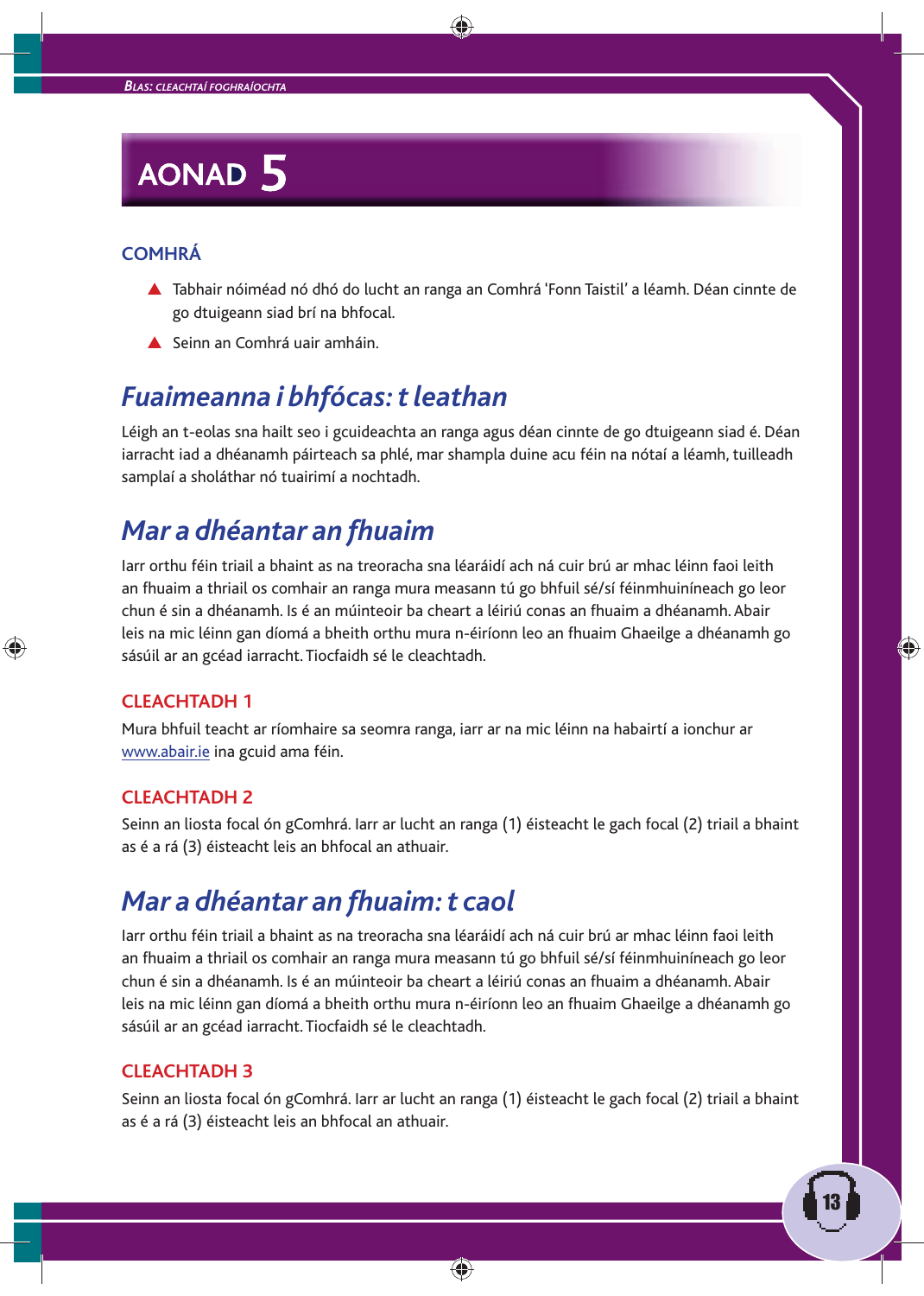Moltar an cleachtadh seo a dhéanamh faoi dhó. Iarr ar lucht an ranga na focail a aithris i gcuideachta a chéile an chéad uair a sheinntear an taifeadadh. Iarr ar mhic léinn faoi leith triail a bhaint as focal an dara huair a sheinntear an taifeadadh.

#### **CLEACHTADH 4**

I dtosach, tarraing aird na mac léinn ar na pointí foghraíochta agus canúna atá luaite in Nod don Eolach.

Tá bearnaí idir na línte sa leagan seo den Chomhrá. Seinn an Comhrá. Iarr ar lucht an ranga (1) éisteacht le gach líne (2) triail a bhaint as an líne a rá (3) éisteacht leis an líne an athuair.

### *Fuaimeanna i bhfócas: d leathan agus d caol*

Léigh an t-eolas sna hailt seo i gcuideachta an ranga agus déan cinnte de go dtuigeann siad é. Déan iarracht iad a dhéanamh páirteach sa phlé, mar shampla duine acu féin na nótaí a léamh, tuilleadh samplaí a sholáthar nó tuairimí a nochtadh.

### **CLEACHTADH 5**

Mura bhfuil ríomhaire ar fáil sa seomra ranga, iarr ar na mic léinn na focail a ionchur ar www.focloir.ie ina gcuid ama féin.

Tá claonadh ag foghlaimeoirí na focail sa liosta a rá mar seo:

- ▲ Déantar *doyle* den fhocal *dáil.*
- ▲ Déantar *doh* den fhocal *dó*.
- ▲ Déantar *deeney* den fhocal *daoine*.
- ▲ Déantar *Doris* den fhocal *doras*.
- ▲ Deirtear *druid* ar nós an fhocail Bhéarla a bhfuil an litriú céanna air.

#### **CLEACHTADH 6**

Seinn na habairtí. Iarr ar lucht an ranga (1) éisteacht le gach abairt (2) triail a bhaint as í a rá (3) éisteacht leis an abairt an athuair.

⊕

14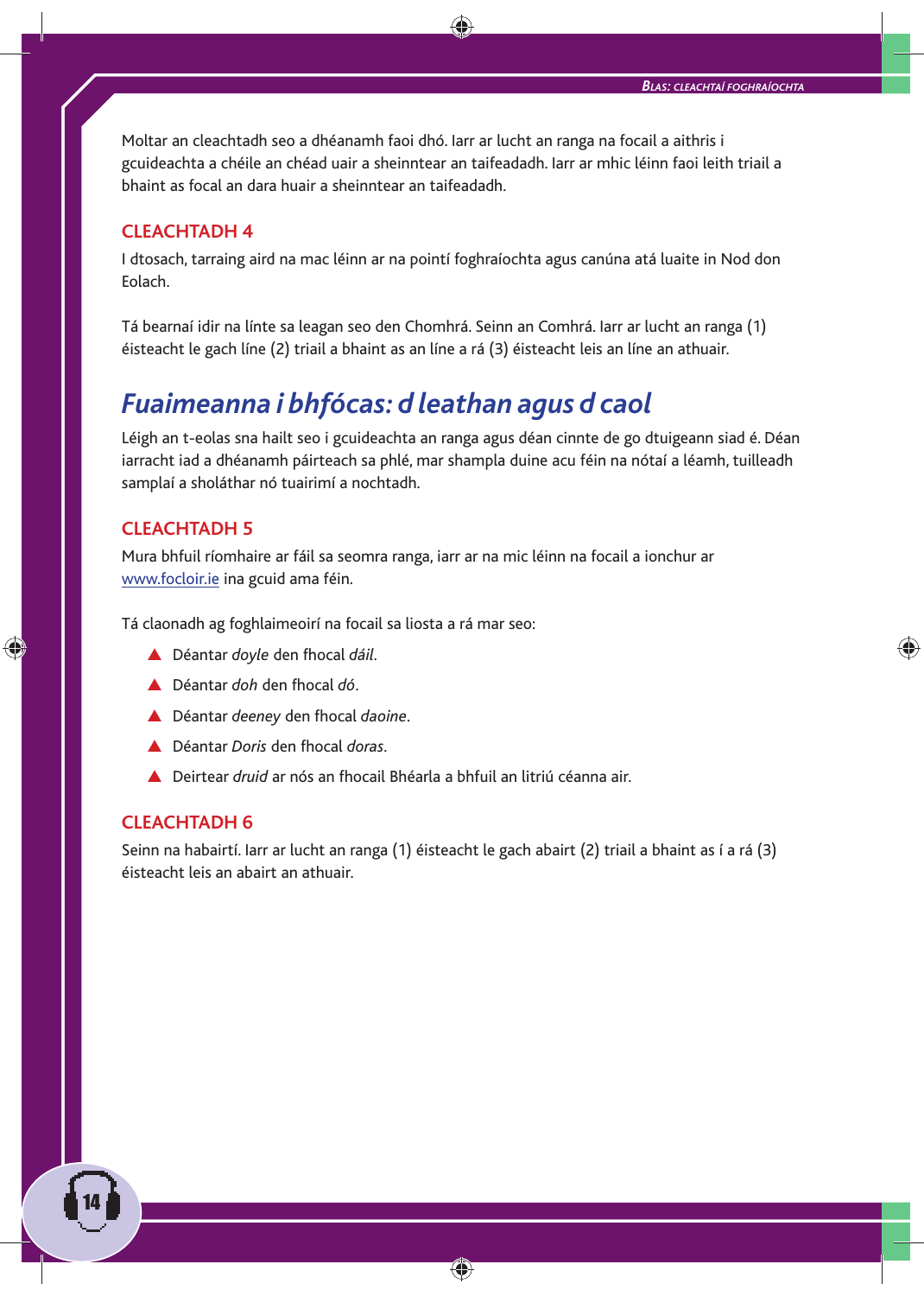# AONAD 6

### **COMHRÁ**

▲ Tabhair nóiméad nó dhó do lucht an ranga an Comhrá 'Cóisir thubaisteach' a léamh. Déan cinnte de go dtuigeann siad brí na bhfocal.

Œ

▲ Seinn an Comhrá.

#### **CLEACHTADH 1**

Cuir lucht an ranga ag obair le chéile i ngrúpaí beirte. Ar shíl siad an Comhrá a bheith 'ait' ar aon slí? Stiúir féin an plé ar an téacs.

### *Fuaimeanna i bhfócas: treise, & Focail a bhogadh timpeall & Foirmeacha Treise & Féin*

Léigh an t-eolas sna hailt seo i gcuideachta an ranga agus déan cinnte de go dtuigeann siad é. Déan iarracht iad a dhéanamh páirteach sa phlé, mar shampla duine acu féin na nótaí a léamh, tuilleadh samplaí a sholáthar nó tuairimí a nochtadh.

### **CLEACHTADH 2**

◈

Seinn an t-athleagan den Chomhrá. Léigh an leagan nua den téacs agus pléigh na hathruithe a rinneadh. Iarr ar lucht an ranga (1) éisteacht le gach líne (2) triail a bhaint as an líne a rá (3) éisteacht leis an líne an athuair.

### *Fuaimeanna i bhfócas: siollaí*

Léigh an t-eolas san alt seo i gcuideachta an ranga agus déan cinnte de go dtuigeann siad é. Déan iarracht iad a dhéanamh páirteach sa phlé, mar shampla duine acu féin na nótaí a léamh, tuilleadh samplaí a sholáthar nó tuairimí a nochtadh.

### **CLEACHTADH 3**

Is mar seo ba cheart na focail a bhriseadh.

| Meiriceá       | Meir/i/ceá        |
|----------------|-------------------|
| teilifíseán    | teil/i/fís/eán    |
| Portaingéilis  | Port/ain/géil/is  |
| comhghairdeas  | comh/ghaird/eas   |
| seanfhaiseanta | sean/fhais/eant/a |
| iarthuaisceart | lar/thuais/ceart  |
| leabhragán     | leabh/ra/gán      |
| fadhbanna      | fadhb/ann/a       |

⊕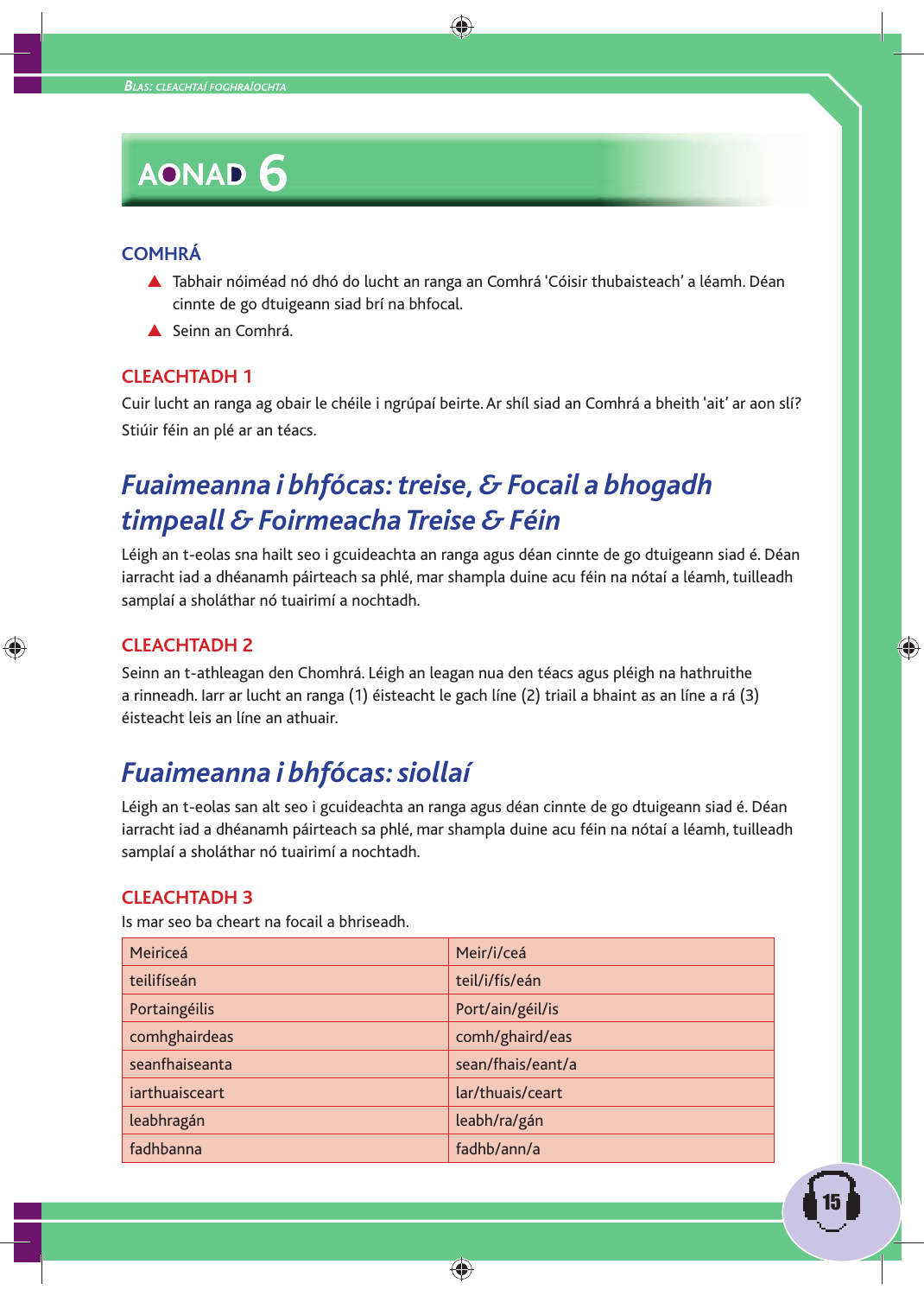### *Fuaimeanna i bhfócas: aiceann*

Léigh an t-eolas san alt seo i gcuideachta an ranga agus déan cinnte de go dtuigeann siad é. Déan iarracht iad a dhéanamh páirteach sa phlé, mar shampla duine acu féin na nótaí a léamh, tuilleadh samplaí a sholáthar nó tuairimí a nochtadh.

 $\bigoplus$ 

### **CLEACHTADH 4**

Seinn an taifeadadh. Iarr ar na mic léinn nótaí a scríobh agus stiúir an plé ina dhiaidh sin. Tá treoir san alt **Aiceann agus na canúintí Gaeilge**.

⊕

 $\bigoplus$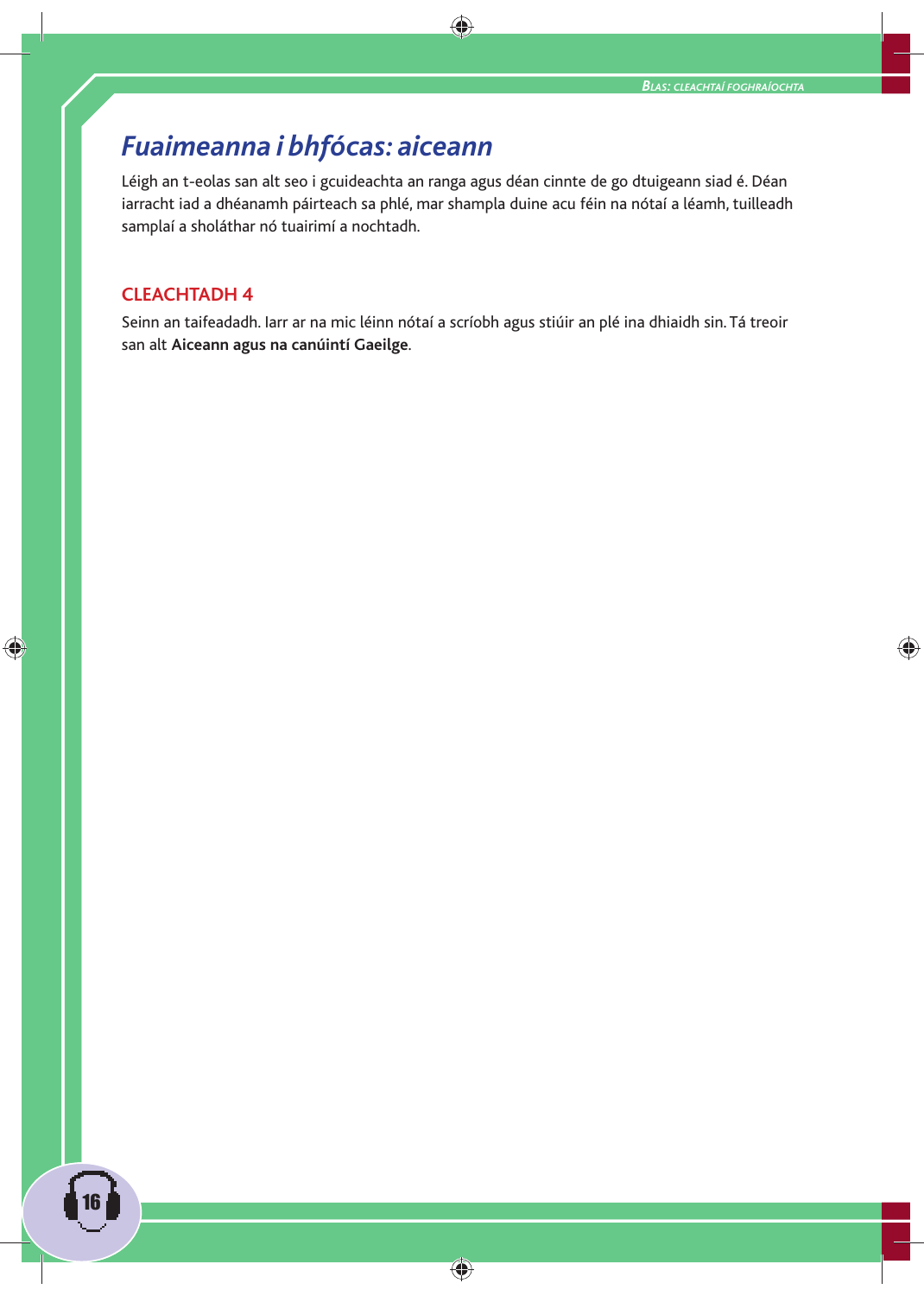# AONAD<sub>7</sub>

### **COMHRÁ**

- ▲ Tabhair nóiméad nó dhó do lucht an ranga an Comhrá 'Cúlchaint is cnáimhseáil' a léamh. Déan cinnte de go dtuigeann siad brí na bhfocal.
- ▲ Seinn an Comhrá uair amháin.

### *Fuaimeanna i bhfócas: défhoghair*

Léigh an t-eolas san alt seo i gcuideachta an ranga agus déan cinnte de go dtuigeann siad é. Déan iarracht iad a dhéanamh páirteach sa phlé, mar shampla duine acu féin na nótaí a léamh, tuilleadh samplaí a sholáthar nó tuairimí a nochtadh.

#### **CLEACHTADH 1**

Sa chleachtadh seo, beidh ar na mic léinn éisteacht go grinn, féachaint an aithníonn siad an difear idir *ú* agus *ua*. Níl le déanamh ach an taifeadadh a sheinm agus a fhiafraí de na mic léinn ar chuala siad difear soiléir idir an dá fhuaim.

### **CLEACHTAÍ 2 & 3**

◈

Seinn na liostaí focal ón gComhrá. Iarr ar lucht an ranga (1) éisteacht le gach focal (2) triail a bhaint as é a rá (3) éisteacht leis an bhfocal an athuair.

### *Fuaimeanna i bhfócas: ia*

Léigh an t-eolas san alt seo i gcuideachta an ranga agus déan cinnte de go dtuigeann siad é. Déan iarracht iad a dhéanamh páirteach sa phlé, mar shampla duine acu féin na nótaí a léamh, tuilleadh samplaí a sholáthar nó tuairimí a nochtadh.

### **CLEACHTADH 4**

Sa chleachtadh seo, beidh ar na mic léinn éisteacht go grinn, féachaint an aithníonn siad an difear idir *í* agus *ia*. Níl le déanamh ach an taifeadadh a sheinm agus a fhiafraí de na mic léinn ar chuala siad difear soiléir idir an dá fhuaim.

### **CLEACHTADH 5**

Seinn an Comhrá. Iarr ar lucht an ranga (1) éisteacht le gach líne (2) triail a bhaint as an líne a rá (3) éisteacht leis an líne an athuair.

#### **CLEACHTADH 6**

Sa chleachtadh seo, beidh ar na mic léinn éisteacht go grinn, féachaint an aithníonn siad an difear idir gutaí gairide agus gutaí fada.

17

€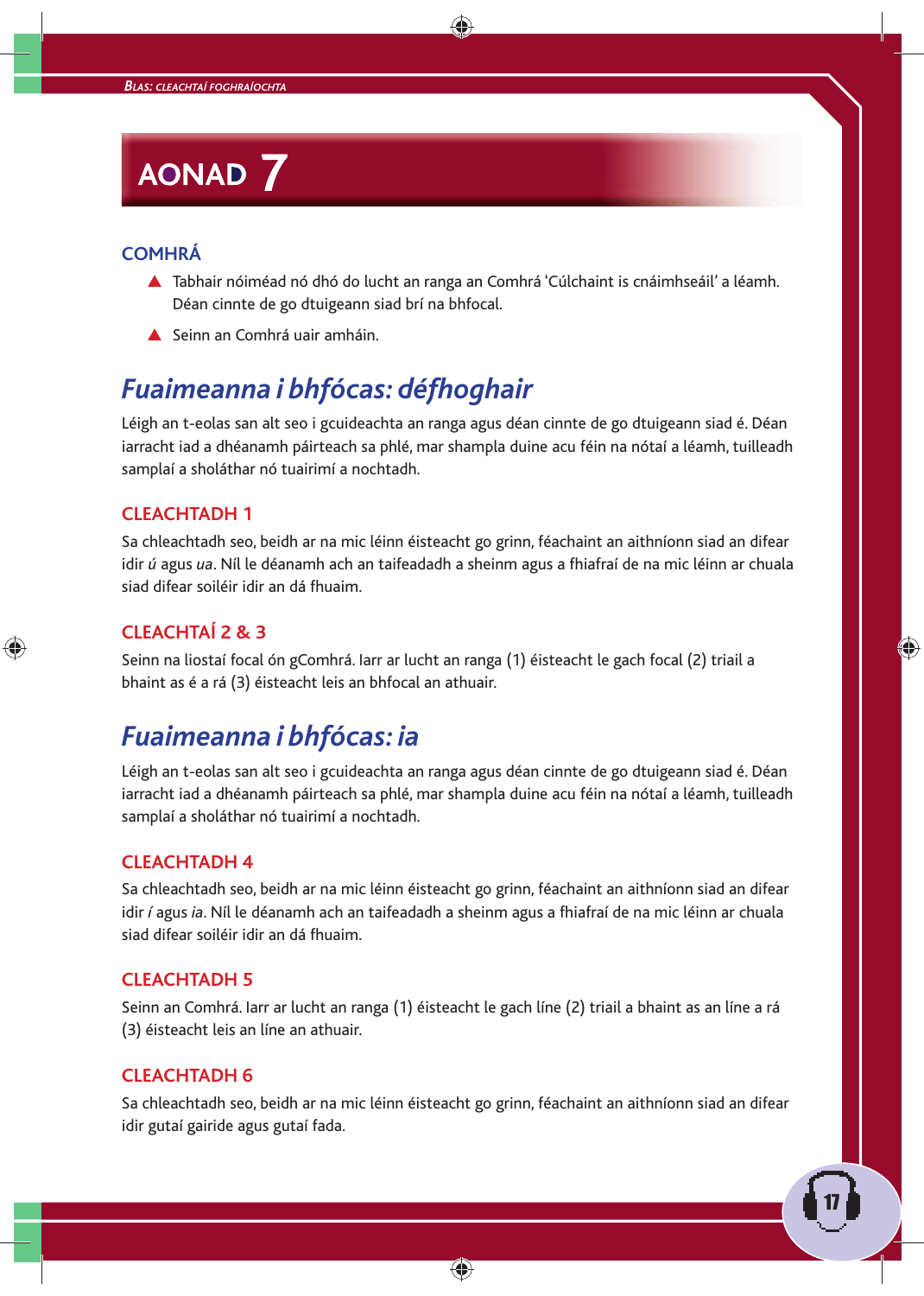$\bigoplus$ 

▲ Léigh na treoracha agus déan an chéad sampla i gcuideachta lucht na ranga. Déan cinnte de go dtuigeann na mic léinn cad é atá le déanamh acu.

 $\bigoplus$ 

- ▲ Bí cinnte go bhfuil foclóirí acu nó go bhfuil teacht acu ar fhoinsí ar líne mar www.focloir.ie.
- ▲ Nuair atá an cleachtadh thart, téigh ó dhuine go duine féachaint ar chuir siad tic leis an bhfocal ceart.
- ▲ Tá ord ceart na bhfocal tugtha sa ghreille thíos.

18

 $\bigoplus$ 

| <b>Focal</b> | Fada         | Gairid       | <b>Ciall eile?</b>                        |
|--------------|--------------|--------------|-------------------------------------------|
| 1 páiste     | ✓            |              | Bheadh ciall eile le 'paiste': a patch.   |
| 2 ciste      |              | ✓            | Bheadh ciall eile le 'císte': a cake.     |
| 3 feasta     |              | $\checkmark$ | Bheadh ciall eile le 'féasta': a feast.   |
| 4 sólás      | $\checkmark$ |              | Bheadh ciall eile le 'solas': a light.    |
| $5$ ait      |              | ✓            | Bheadh ciall eile le 'áit': a place.      |
| 6 cás        | ✓            |              | Bheadh ciall eile le 'cas': twist.        |
| 7 méar       | ✓            |              | Bheadh ciall eile le 'mear': quick.       |
| 8 cóiste     | ✓            |              | Bheadh ciall eile le 'coiste': committee. |
| 9 seal       |              | $\checkmark$ | Bheadh ciall eile le 'seál': shawl.       |
| 10 seo       |              | ✓            | Bheadh ciall eile le 'seó': show.         |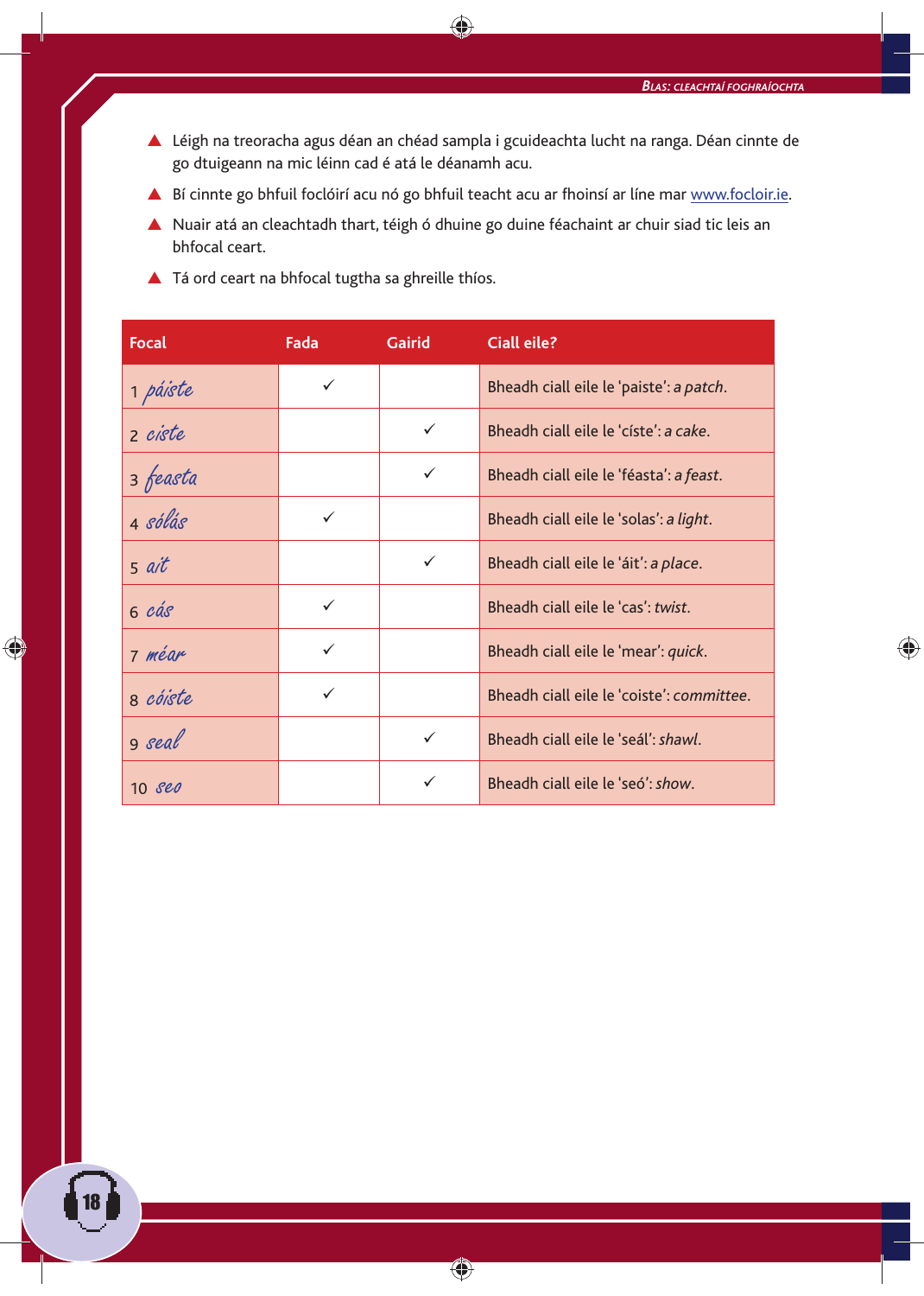# AONAD<sub>8</sub>

### **COMHRÁ**

▲ Tabhair nóiméad nó dhó do lucht an ranga an Comhrá 'An saol poiblí' a léamh. Déan cinnte de go dtuigeann siad brí na bhfocal.

♠

▲ Seinn an Comhrá uair amháin.

### *Fuaimeanna i bhfócas: l leathan*

Léigh an t-eolas san seo i gcuideachta an ranga agus déan cinnte de go dtuigeann siad é. Déan iarracht iad a dhéanamh páirteach sa phlé, mar shampla duine acu féin na nótaí a léamh, tuilleadh samplaí a sholáthar nó tuairimí a nochtadh.

#### **CLEACHTADH 1**

◈

Mura bhfuil ríomhaire sa seomra ranga, iarr ar na mic léinn na focail a ionchur in www.focloir.ie ina gcuid ama féin.

Tá claonadh ag foghlaimeoirí na focail sa liosta a fhuaimniú mar seo:

- ▲ Deirtear *lawn* seachas seachas *lán*.
- ▲ Deirtear *lee* seachas *luigh*.
- ▲ Deirtear *lone* seachas *lón*.
- ▲ Deirtear *Lewis* seachas *luas*.
- ▲ Deirtear *lodger* seachas *láidir*.

### *Fuaimeanna i bhfócas: l caol*

Léigh an t-eolas san seo i gcuideachta an ranga agus déan cinnte de go dtuigeann siad é. Déan iarracht iad a dhéanamh páirteach sa phlé, mar shampla duine acu féin na nótaí a léamh, tuilleadh samplaí a sholáthar nó tuairimí a nochtadh.

### **CLEACHTADH 2**

Seinn an taifeadadh. An gcloiseann siad féin difear soiléir idir *l* an Bhéarla agus *l* caol na Gaeilge?

### *Fuaimeanna i bhfócas: l caol singil agus dúbailte*

Léigh an t-eolas san seo i gcuideachta an ranga agus déan cinnte de go dtuigeann siad é. Déan iarracht iad a dhéanamh páirteach sa phlé, mar shampla duine acu féin na nótaí a léamh, tuilleadh samplaí a sholáthar nó tuairimí a nochtadh.

⊕

€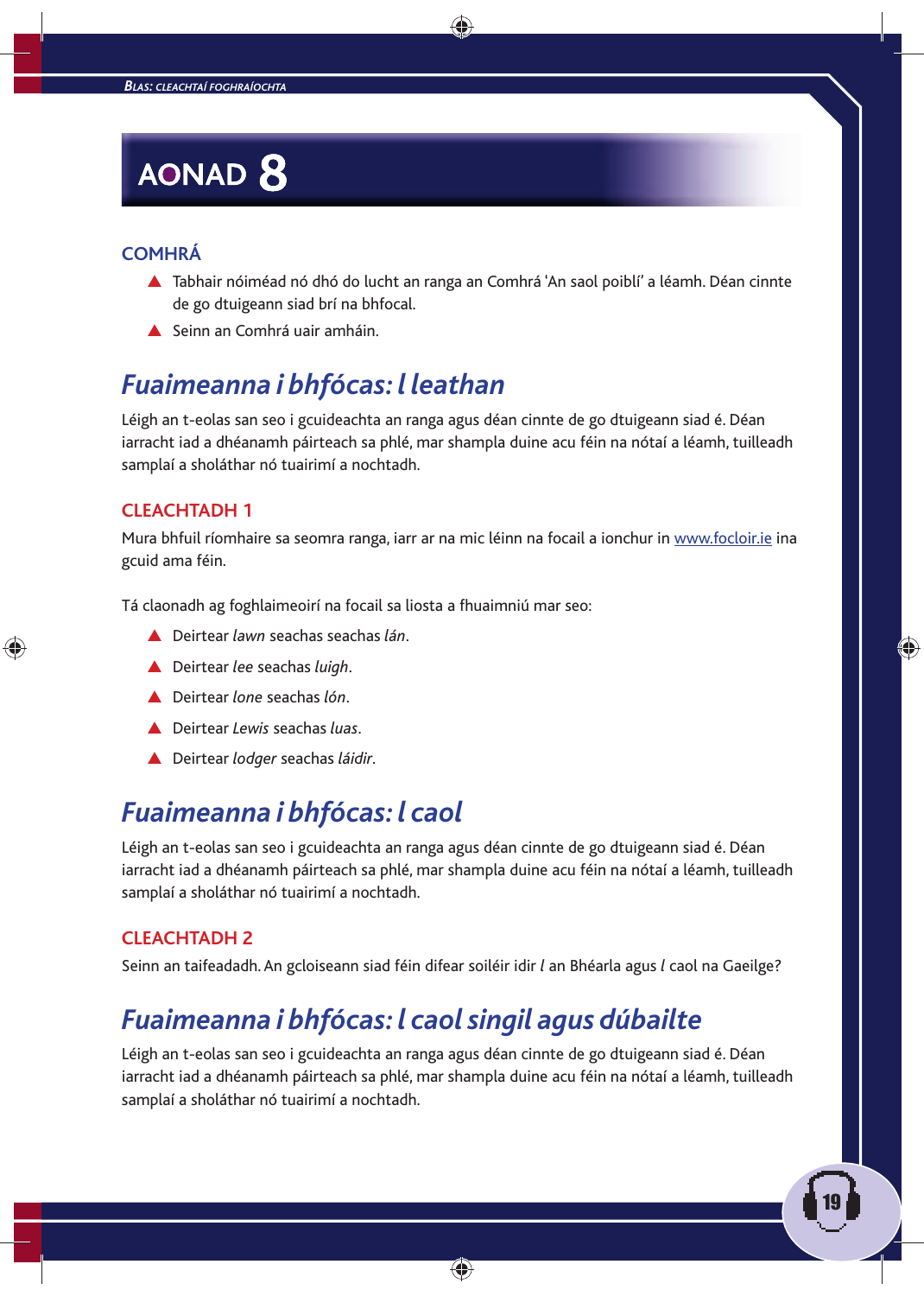♠

### **CLEACHTADH 3**

Seinn an taifeadadh. Iarr ar lucht an ranga (1) éisteacht le gach abairt (2) triail a bhaint as í a rá (3) éisteacht leis an abairt athuair.

Moltar an cleachtadh a dhéanamh faoi dhó. Iarr ar lucht an ranga na habairtí a aithris i gcuideachta a chéile an chéad uair a sheinntear an taifeadadh. Iarr ar mhic léinn faoi leith triail a bhaint as abairt an dara huair a sheinntear an taifeadadh.

### **CLEACHTADH 4**

Sa chleachtadh seo, beidh ar na mic léinn éisteacht go grinn, féachaint an aithníonn siad an difear idir *l* singil agus *l* dúbailte.

- ▲ Léigh na treoracha agus déan an chéad sampla i gcuideachta lucht na ranga. Déan cinnte de go dtuigeann na mic léinn cad é atá le déanamh acu.
- ▲ Nuair atá an cleachtadh thart, téigh ó dhuine go duine féachaint ar chuir siad tic sa bhosca ceart.

| L singil    |              | L dúbailte |   |
|-------------|--------------|------------|---|
| 1 buile     | $\checkmark$ | buille     |   |
| 2 sa tsáile |              | sa táille  |   |
| 3 cuaile    | $\checkmark$ | cuaille    |   |
| 4 bile      |              | bille      | ✓ |
| 5 céile     |              | céille     |   |
| 6 tuile     | $\checkmark$ | toille     |   |

▲ Tá ord ceart na bhfocal tugtha sa ghreille thíos.

### *Fuaimeanna i bhfócas: n & ng*

Léigh an t-eolas sna hailt seo i gcuideachta an ranga agus déan cinnte de go dtuigeann siad é. Déan iarracht iad a dhéanamh páirteach sa phlé, mar shampla duine acu féin na nótaí a léamh, tuilleadh samplaí a sholáthar nó tuairimí a nochtadh.

### **CLEACHTADH 5**

Tá bearnaí idir na línte sa leagan seo den Chomhrá. Seinn an Comhrá. Iarr ar lucht an ranga (1) éisteacht le gach líne (2) triail a bhaint as an líne a rá (3) éisteacht leis an líne an athuair.

Moltar an cleachtadh seo a dhéanamh faoi dhó. Iarr ar lucht an ranga gach líne a aithris i gcuideachta a chéile an chéad uair a sheinntear an taifeadadh. Tabhair páirt Connor nó Ailbhe do mhic léinn faoi leith an dara huair a sheinntear an taifeadadh.

 $\bigcirc$ 

 $\bigoplus$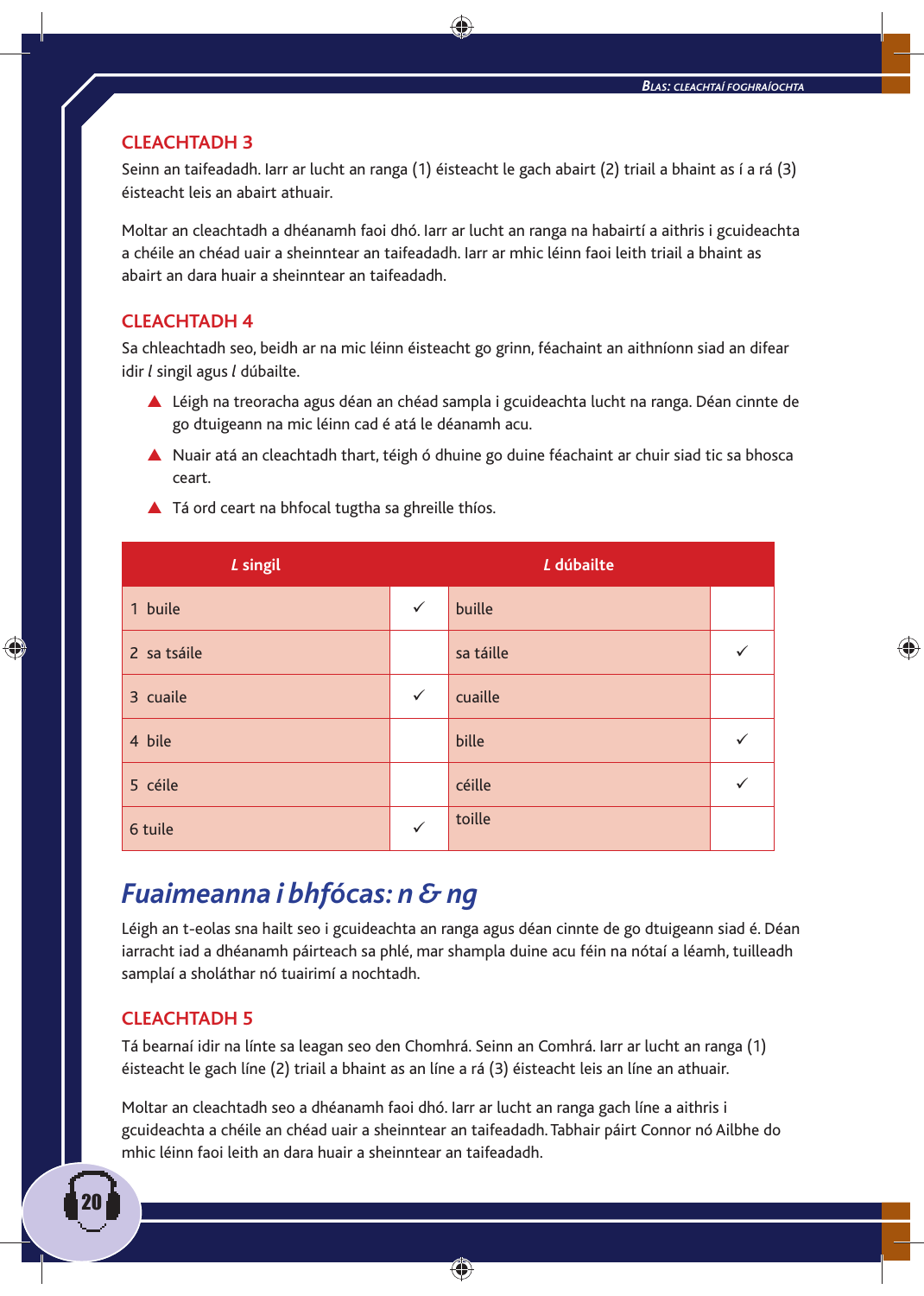# **AONAD 9**

### **COMHRÁ**

Tabhair nóiméad nó dhó do lucht an ranga an Comhrá 'Staidéar agus scrúduithe' a léamh. Déan cinnte de go dtuigeann siad brí na bhfocal.

⊕

Seinn an Comhrá uair amháin.

### *Fuaimeanna i bhfócas: r caol*

Léigh an t-eolas san seo i gcuideachta an ranga agus déan cinnte de go dtuigeann siad é. Déan iarracht iad a dhéanamh páirteach sa phlé, mar shampla duine acu féin na nótaí a léamh, tuilleadh samplaí a sholáthar nó tuairimí a nochtadh.

### **CLEACHTADH 1**

⊕

Sa chleachtadh seo, beidh ar na mic léinn éisteacht go grinn, féachaint an aithníonn siad an difear idir *r* leathan agus *r* caol.

- ▲ Léigh na treoracha agus déan an chéad sampla i gcuideachta lucht na ranga. Déan cinnte de go dtuigeann na mic léinn cad é atá le déanamh acu.
- ▲ Nuair atá an cleachtadh thart, téigh ó dhuine go duine féachaint ar chuir siad tic leis an bhfocal ceart.
- ▲ Tá ord ceart na bhfocal tugtha sa ghreille thíos.

| R leathan    |              | R caol      |   |
|--------------|--------------|-------------|---|
| 1 abar       | $\checkmark$ | abair       |   |
| 2 casúr      |              | casúir      | ✓ |
| 3 ciallmhara |              | ciallmhaire |   |
| 4 cur        | $\checkmark$ | cuir        |   |
| 5 a fheara   | $\checkmark$ | a Aire      |   |
| 6 páipéar    |              | páipéir     | ✓ |
| 7 mura       |              | Muire       | ✓ |
| 8 piléar     |              | piléir      | ✓ |
| 9 pictiúr    | $\checkmark$ | pictiúir    |   |
| 10 clár      |              | cláir       |   |

 $\bigcirc$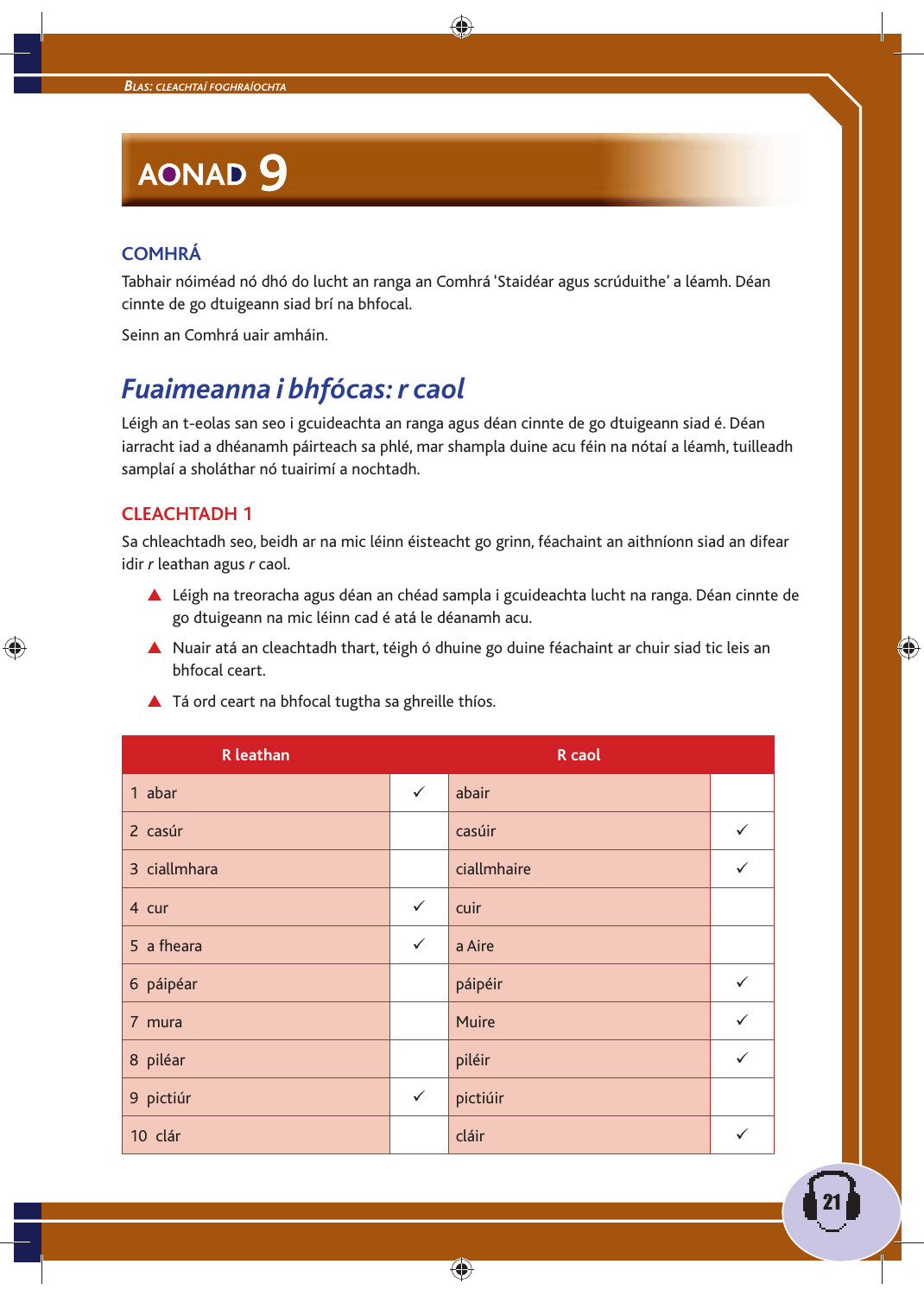### **CLEACHTADH 2**

Seinn an liosta focal ón gComhrá. Iarr ar lucht an ranga (1) éisteacht le gach focal (2) triail a bhaint as é a rá (3) éisteacht leis an bhfocal an athuair.

⊕

### *Mar a dhéantar an fhuaim*

Iarr orthu féin triail a bhaint as na treoracha sna léaráidí ach ná cuir brú ar mhac léinn faoi leith an fhuaim a thriail os comhair an ranga mura measann tú go bhfuil sé/sí féinmhuiníneach go leor chun é sin a dhéanamh. Is é an múinteoir ba cheart a léiriú conas an fhuaim a dhéanamh. Abair leis na mic léinn gan díomá a bheith orthu mura n-éiríonn leo an fhuaim Ghaeilge a dhéanamh go sásúil ar an gcéad iarracht. Tiocfaidh sé le cleachtadh.

### *Fuaimeanna i bhfócas: r i dtús focail*

Léigh an t-eolas sna hailt seo i gcuideachta an ranga agus déan cinnte de go dtuigeann siad é. Déan iarracht iad a dhéanamh páirteach sa phlé, mar shampla duine acu féin na nótaí a léamh, tuilleadh samplaí a sholáthar nó tuairimí a nochtadh.

Tá físeáin úsáideacha ar YouTube a bhaineann le teangacha eile nó leis an amhránaíocht. Féach, mar shampla, 'How To Roll Your R's': www.youtube.com/watch?v=R-K\_ksKvK6U.

#### **CLEACHTADH 3**

⊕

22

Tá bearnaí idir na línte sa leagan seo den Chomhrá. Seinn an Comhrá. Iarr ar lucht an ranga (1) éisteacht le gach líne (2) triail a bhaint as an líne a rá (3) éisteacht leis an líne an athuair.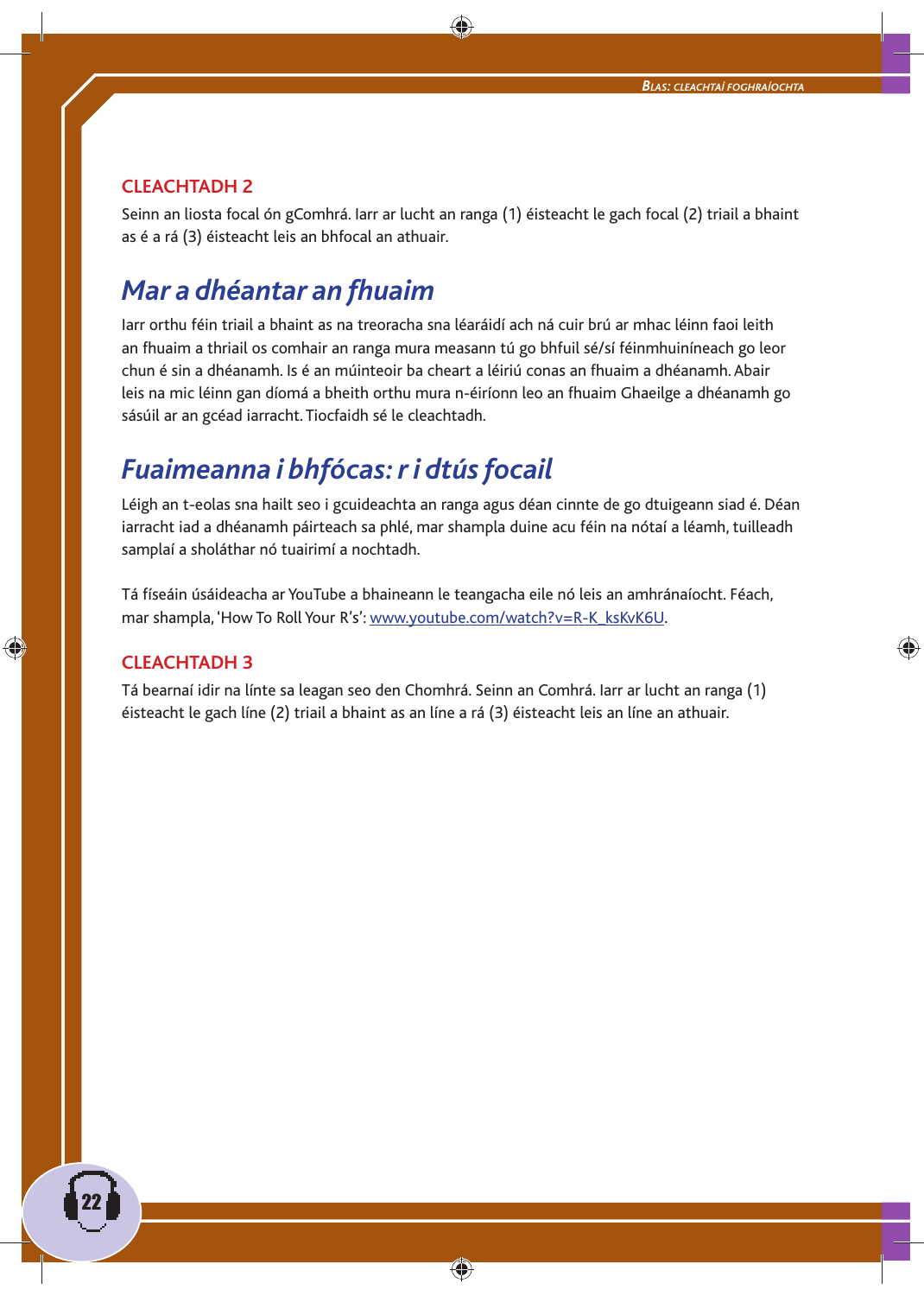# AONAD<sub>10</sub>

#### **CLEACHTADH 1**

- ▲ Seinn an Comhrá. Seo é an leagan gnáthluais gan spásanna idir na línte.
- ▲ Lean na treoracha leis an gcleachtadh. Abair leo gan a bheith róbhuartha faoin litriú a bheith iomlán ceart.
- ▲ Seinn an t-athleagan den Chomhrá, an leagan mall a bhfuil spásanna idir na línte ann. Seinn faoi dhó é, nó faoi thrí, más gá.
- ▲ Nuair atá siad féin réidh ag scríobh, tabhair cóip de théacs an chomhrá dóibh. Tabhair seans dóibh a leagan féin a chur i gcomparáid leis agus ceisteanna a chur.
- ▲ Éist leis an athleagan den Chomhrá arís agus an téacs amach rompu.

### *An téacs*

**Sophie:** Bhuel, a Ailbhe. Seo deireadh an téarma agus ní dhearna mé cinneadh faoi chúrsa ollscoile go fóill.

**Ailbhe:** Tá do dhóthain ama agat chun cinneadh a dhéanamh. Táim féin ag smaoineamh ar Chorcaigh.

**Sophie:** Corcaigh?

◈

**Ailbhe:** Is ea. Tá cúrsa gnó thar a bheith maith ann.

**Sophie:** Agus bhí tusa i gcónaí maith sa rang gnó. Cuimhnigh ar do chuid cairde nuair a bheidh tú saibhir.

**Ailbhe.** Hmm. Ceannaigh caife dom agus ní bheadh a fhios agat.

**Sophie:** Ceannaigh do chuid caife féin, a rógaire. Gaillimh ab fhearr liomsa. Sin an áit a bhfuil mo dheirfiúr, ag déanamh cúrsa san Acadamh.

**Ailbhe:** An tAcadamh? Cad é sin?

**Sophie:** Acadamh na hOllscolaíochta Gaeilge. Ach, ansin, má tá mé ag iarraidh bheith ag múineadh...

#### **CLEACHTADH 2**

Ba cheart na pointí seo a chur ar a súile do na mic léinn, ar eagla nár clúdaíodh ina gcuid nótaí féin iad:

▲ Deir Sophie *cinneadh* mar a bheadh *ú* ina dheireadh. Ní fhuaimníonn Ailbhe an -*adh* in aon chor. Féach freisin *deireadh, múineadh*. Iarr ar na mic léinn tuilleadh samplaí a thabhairt ó chuimhne.

⊕

▲ Deir Ailbhe *Corcaigh* amhail is gur *Corca* a bheadh ann, fad is a deir Sophie *Corcaí*.